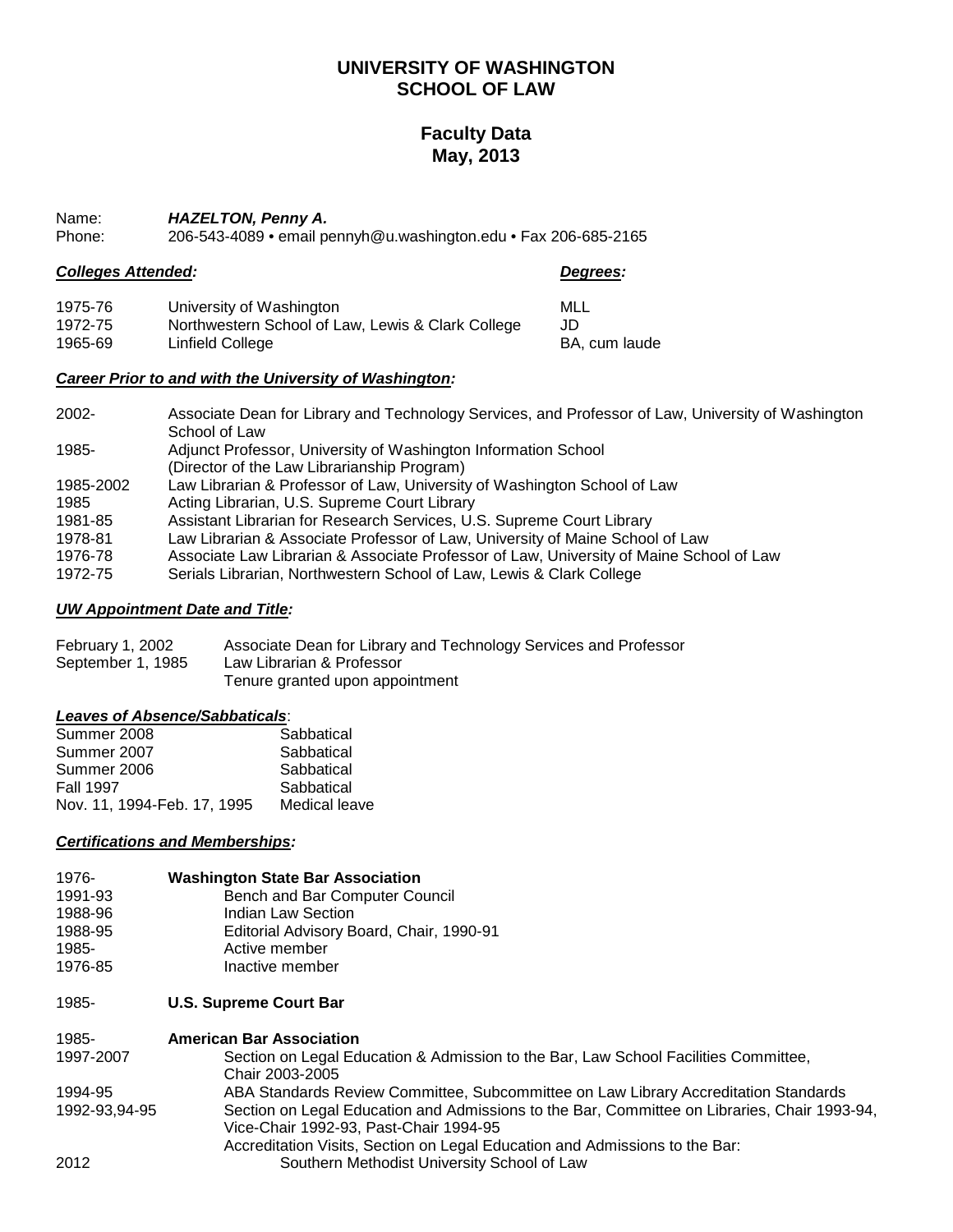## **UW School of Law – Faculty Data Penny A. Hazelton Page 2 of 19**

| 2009               | Notre Dame University School of Law                                                        |
|--------------------|--------------------------------------------------------------------------------------------|
| 2005               | Thomas M. Cooley Law School, Lansing, Michigan                                             |
| 2003               | Cardozo School of Law                                                                      |
| 2000               | Appalachian School of Law                                                                  |
| 2000               | University of Iowa                                                                         |
| 1999               | University of Wisconsin, Madison                                                           |
| 1998               | University of Chicago School of Law                                                        |
| 1997               | St. John's University                                                                      |
| 1996               | University of California, Berkeley                                                         |
| 1994               | Quinnipiac College of Law                                                                  |
| 1992               | <b>Duke University</b>                                                                     |
| 1992               | Northeastern University                                                                    |
| 1990               | <b>Regent University</b>                                                                   |
| 1987               | State University of New York-Buffalo                                                       |
| 1985               | University of Wyoming                                                                      |
| 1980               | <b>Wake Forest</b>                                                                         |
| 1979               | <b>Willamette University</b>                                                               |
| 1977               | Loyola University, Chicago                                                                 |
| 1976-              | <b>American Association of Law Libraries</b>                                               |
| 2012-13            | Chair, Local Arrangements for 2013 Seattle Academic Law Libraries Special Interest         |
|                    | Section events                                                                             |
| 2012-13            | Chair, AALL Annual Meeting Exhibits Committee                                              |
| 2008               | Consultant, Vendor Relations Representative                                                |
| 2007-08            | Chair, AALL Annual Meeting Excursions Committee                                            |
| 2005-06            | Special Committee on Training the Next Generation of Law Librarians                        |
| 2002-03            | Special Committee on Education for Law Librarianship                                       |
| 2001               | Symposium on the Changing Nature of Legal Research (by invitation)                         |
| 1998-2000          | Chair, Task Force to Enhance Law Librarianship Education                                   |
| 1996-1999          | <b>Professional Development Committee</b>                                                  |
| 1996               | Ad Hoc Meeting on the Bluebook                                                             |
| 1995-96            | <b>Education Committee, Special Consultant</b>                                             |
| 1995-96            | <b>Educational Policy Committee</b>                                                        |
| 1995               | Co-Director, Winter Institute, "Train for Tomorrow: Teaching Research Skills in the        |
|                    | 21st Century," San Diego, February 15-18, 1995                                             |
| 1994               | 1994 AALL Annual Meeting Planning Committee                                                |
| 1994               | Task Force on Education for Law Librarianship, Chair                                       |
| 1993-94            | Chair, Closing Banquet, AALL Annual Meeting, Seattle, July 9-14, 1994                      |
| 1993-94            | Chair, Local Arrangements for AALL Institute, "Transnational Legal Transactions," Seattle, |
|                    | July 5-8, 1994                                                                             |
| 1992               | Delegate to the White House Conference on Library and Information Services                 |
| 1991-92<br>1990-91 | Past President<br>President                                                                |
|                    | <b>Chapter Visits</b>                                                                      |
|                    | Law Librarians of New England                                                              |
|                    | Western Pacific Chapter of AALL                                                            |
|                    | <b>Houston Area Law Librarians</b>                                                         |
|                    | <b>Colorado Association of Law Libraries</b>                                               |
|                    | Southern Florida Association of Law Librarians                                             |
|                    | Law Librarians of Puget Sound                                                              |
|                    | <b>Other Visits</b>                                                                        |
|                    | <b>British-Irish Association of Law Libraries</b>                                          |
|                    | Canadian Association of Law Libraries                                                      |
|                    | International Association of Law Libraries                                                 |
|                    | International Federation of Library Associations                                           |
| 1989-90            | Vice-President/President-Elect                                                             |
|                    | <b>Chapter Visits</b>                                                                      |
|                    | Law Librarians Association of Maryland                                                     |
|                    |                                                                                            |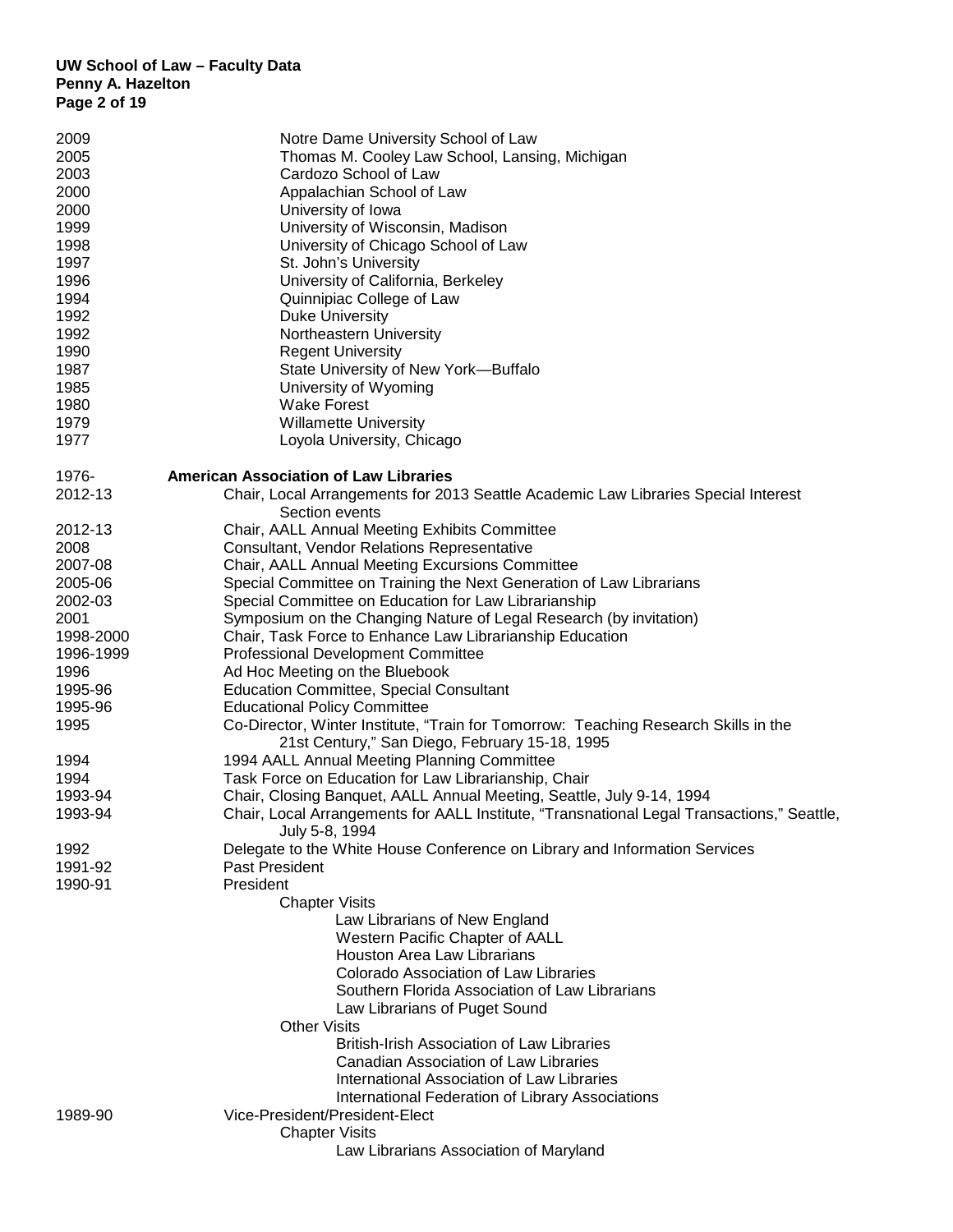|                                               | Greater Philadelphia Law Librarians Association                                             |
|-----------------------------------------------|---------------------------------------------------------------------------------------------|
| 1988-90                                       | Special Committee on Long-Range Strategic Planning                                          |
| 1987-89                                       | AALL Representative to the Association for Library & Information Science Educators          |
| 1987-89                                       | Special Committee on Organizational Structure of AALL                                       |
| 1987-88                                       | Special Committee on Educational Policy                                                     |
| 1984-87                                       | <b>Executive Board</b>                                                                      |
| 1984                                          | Program Chair for Annual Meeting                                                            |
| 1983                                          | Co-Director AALL Institute, "Creative Research in Law Libraries"                            |
| 1981-84                                       | <b>Reader Services SIS</b>                                                                  |
| 1980-81<br>1979-80                            | Chair, Law Library Journal Committee<br>Law Library Journal Committee                       |
| 1978-80                                       | <b>Government Documents SIS</b>                                                             |
| 1977-78                                       | <b>Scholarship Committee</b>                                                                |
| 1977-                                         | Convenor, Conference of Law Library Educators                                               |
| 1976-                                         | Attended all Annual Meetings (except 1983)                                                  |
| 1985-                                         | <b>Western-Pacific Chapter, AALL (Westpac)</b>                                              |
| 1987                                          | Co-Chair, Local Arrangements Annual Meeting                                                 |
| 1990-                                         | <b>Law Librarians of Puget Sound (LLOPS)</b>                                                |
| 1998-2000                                     | Co-Chair, Library School Liaison Committee                                                  |
| 1981-85                                       | Law Librarian's Society of Washington, D.C.                                                 |
| 1984-85                                       | Vice-President/President-Elect                                                              |
| 1983-84                                       | Chair, Interlibrary Cooperation Policy Committee<br><b>Executive Board</b>                  |
| 1981-85                                       | <b>Federal Law Librarians SIS</b>                                                           |
|                                               |                                                                                             |
| 1976-81                                       | Law Librarians of New England (LLNE)                                                        |
| 1979-81                                       | President                                                                                   |
| 1977-79                                       | Secretary/Treasurer                                                                         |
| 1981-85                                       | <b>Federal Bar Association, Capitol Hill Chapter</b>                                        |
| 1976-                                         | <b>Association of American Law Schools</b>                                                  |
| 2011-                                         | Committee on Libraries and Technology, Member                                               |
| 2010                                          | Section on Law Libraries, Past-Chair                                                        |
| 2009                                          | Section on Law Libraries, Chair                                                             |
| 2008                                          | Section on Law Libraries, Vice Chair                                                        |
| 2007-08                                       | Chair and faculty member, "Changing Assumptions: The Role of the Law Librarian on the Legal |
|                                               | Academy," Workshop for Law Librarians, Cleveland, Ohio, June 1-3, 2008                      |
|                                               | Annual Meetings attended: 1976-1980, 1986-87, 1989-92, 1994, 1996, 1998-2002, 2005-2010     |
|                                               | Section on Indian Law                                                                       |
| 2006-07                                       | Section on Legal Research and Writing<br>Section on Law Libraries, Executive Board          |
| 1991-94                                       | Committee on Law Libraries                                                                  |
| 1988-                                         | <b>Association for Library and Information Science Educators</b>                            |
| 1988-                                         | <b>Washington Women Lawyers</b>                                                             |
| 1991-                                         | <b>King County Bar Association</b>                                                          |
| 1991-93                                       | Task Force on the King County Law Library                                                   |
| Institutes, Workshops, Programs (attendance): |                                                                                             |

1977 AALL Institute on Civil Law 1978 AALL Institute on Teaching Legal Research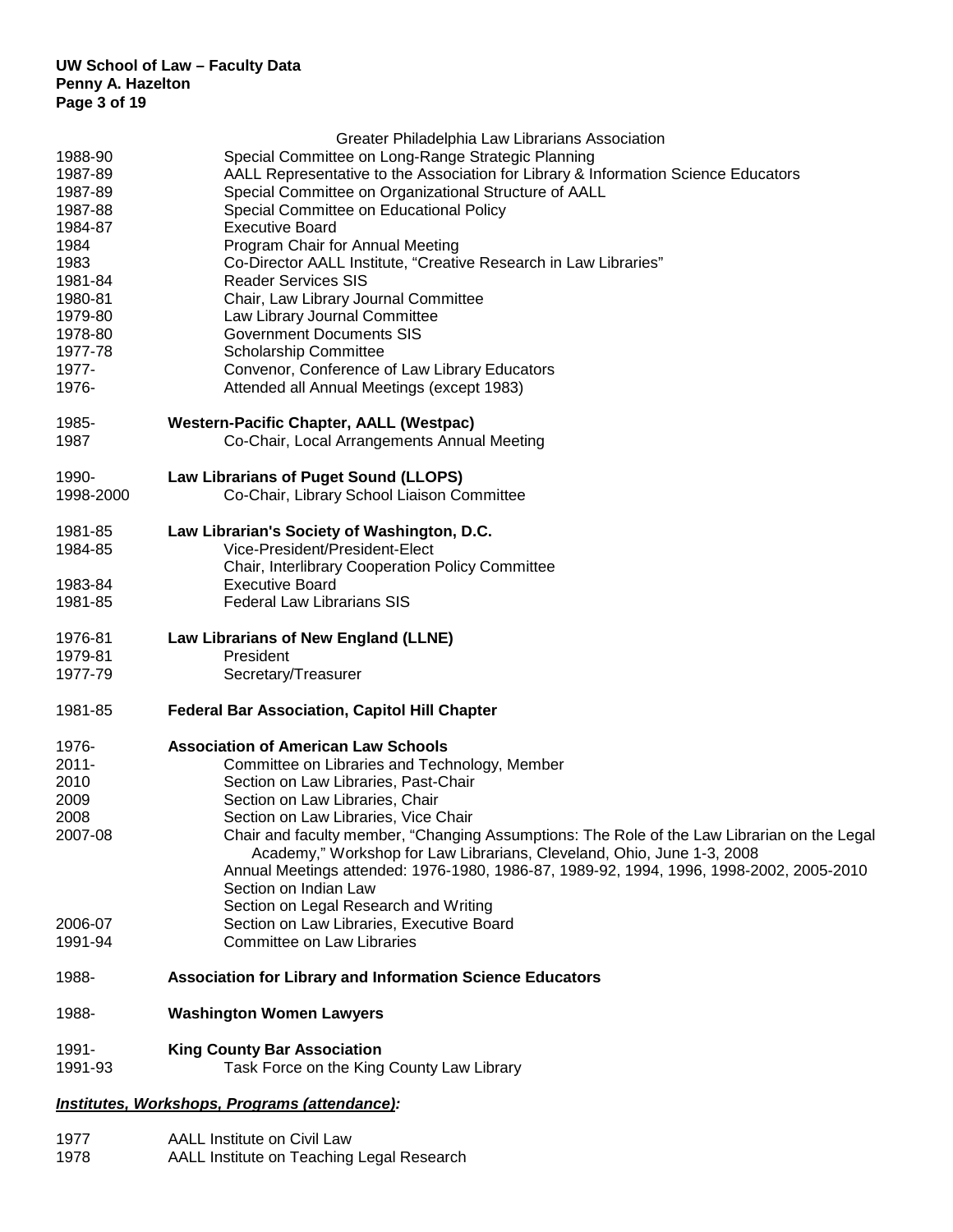1979 AALL Institute on Microform Management

## *Speeches and Panels:*

 *Speeches:*

- "Training New Law Librarians", Workshop for Library Directors and Librarians, 2d Conference of the Chinese and American Forum on Legal Information and Law Libraries (CAFLL), Philadelphia, PA, July 22, 2011
- "More than a Potluck: Building Community and Social Capital in Your Library," AALL Annual Meeting, Denver, CO, July 12, 2010
- "What is Leadership?" with Mary-Jo Romaniuk, Canadian Association of Law Libraries, Law Library Leadership Institute, May 24, 2008 (Saskatoon, SK, Canada)
- "Exploring Uncharted Territory: The Culture and Context of the University," AALL Annual Meeting, St. Louis, MO, July 2006
- "The Next Generation of Academic Law Library Directors," with Barbara Bintliff, Directors Breakfast Program at AALL Annual Meeting – St. Louis, MO, July 11, 2006
- "The Pleasures and Pitfalls of Classroom Design," with Jonathan Franklin, at Bricks, Bytes and Continuous Renovation: ABA Facilities Conference, March 2006
- "Students First: Student Spaces at the UW Law School," with Rali Badissy, at Bricks, Bytes and Continuous Renovation: ABA Facilities Conference, March 2006
- "Managing Beyond the Library: Successful Management of IT Departments for Law Librarians," AALL Annual Meeting – St. Louis, MO, July 11, 2006
- "Like Coffee and Seattle: How User and Collection Spaces Work Together," with Kristin Cheney, at Bricks, Bytes and Continuous Renovation: ABA Facilities Conference, March 2006
- "How I See It: A Dialogue Between Deans and Library Directors," AALS Annual Meeting Washington, DC, January 6, 2006.
- "Libraries and the Internet," Presidents' Forum, September 12, 2005.
- ["Libraries and the Internet,](http://www.law.washington.edu/Faculty/Hazelton/Libraries_Internet.ppt)" University of Washington Faculty Auxiliary Club, April 18, 2005.
- "Analyzing and Researching Legal Problems," New Advocate Legal Services Training (materials prepared by Mary Whisner), March 31, 2005.
- "Configuration of the [Law Library of the Future,](http://www.law.washington.edu/Faculty/Hazelton/Config_lawlib_future.ppt)" Future of Law Libraries Conference Amelia Island, Florida, March 11, 2005.
- ["Academic Libraries and Computing Services,](http://www.law.washington.edu/Faculty/Hazelton/AIA%20presentation.ppt)" AIA Seattle Continuing Education: Future Trends in Higher Education Projects, December 9, 2004.
- "Separate But Unequal No More: Integrating Federal Documents Collections," AALL Annual Meeting, July 18, 2001.
- "David In, Goliath Out? Do We Need Larger Libraries to Accommodate More Books? Planning Law Libraries in a Digital World," AALL Annual Meeting, July 15, 2001.
- "Library Planning Assumptions: Has Nothing or Everything Changed?" ABA Bricks, Bytes and Continuous Renovation Conference, March 11, 2000.
- "Robbing Peter to Pay Paul? Funding Law School Information and Technology," AALS Committee on Libraries and Technology, AALS Annual Meeting, January 7, 2000.
- "A Meeting of the Minds: At the Crossroads of Legal Information, Part 2," AALL Annual Meeting, July, 1999.
- "People: Leading the Way Up the Mountain," CALL (Canadian Association of Law Libraries) Annual Conference, May 31, 1999.
- CONELL (Conference of Newer Law Librarians) program participant, 1979, 1982, 1999
- "CALR and Print Collections," Space Planning and Technology for Academic Law Libraries Conference, Duke University, March 13, 1999.
- "Legal Citation Form—The Blue Book," Tacoma Pierce County Legal Support Professionals, Tacoma, November 17, 1998.
- "Legal Research," Tacoma-Pierce County Legal Support Professionals Seminar, September 2, 1998.
- "CD ROM: Lasting or Transitional Format," AALL Annual Meeting, July 14, 1998
- "Electronic Reserves," Copyright Law in the Digital World; American Council of Learned Societies, Reed College, Sept. 27, 1997
- "Doing the Right Thing: Internal Library Ethics," AALL Annual Meeting, July 22, 1997
- "Legal Research," Tacoma-Pierce County Legal Support Professionals Seminar, June 18, 1997
- "Maximizing Information Resources: Does Your Firm Value Its Library?" Association of Legal Administrators, May 21, 1997
- "Skills Necessary for Law Librarians in the 21<sup>st</sup> Century," NOCALL Spring Institute and Trade Show,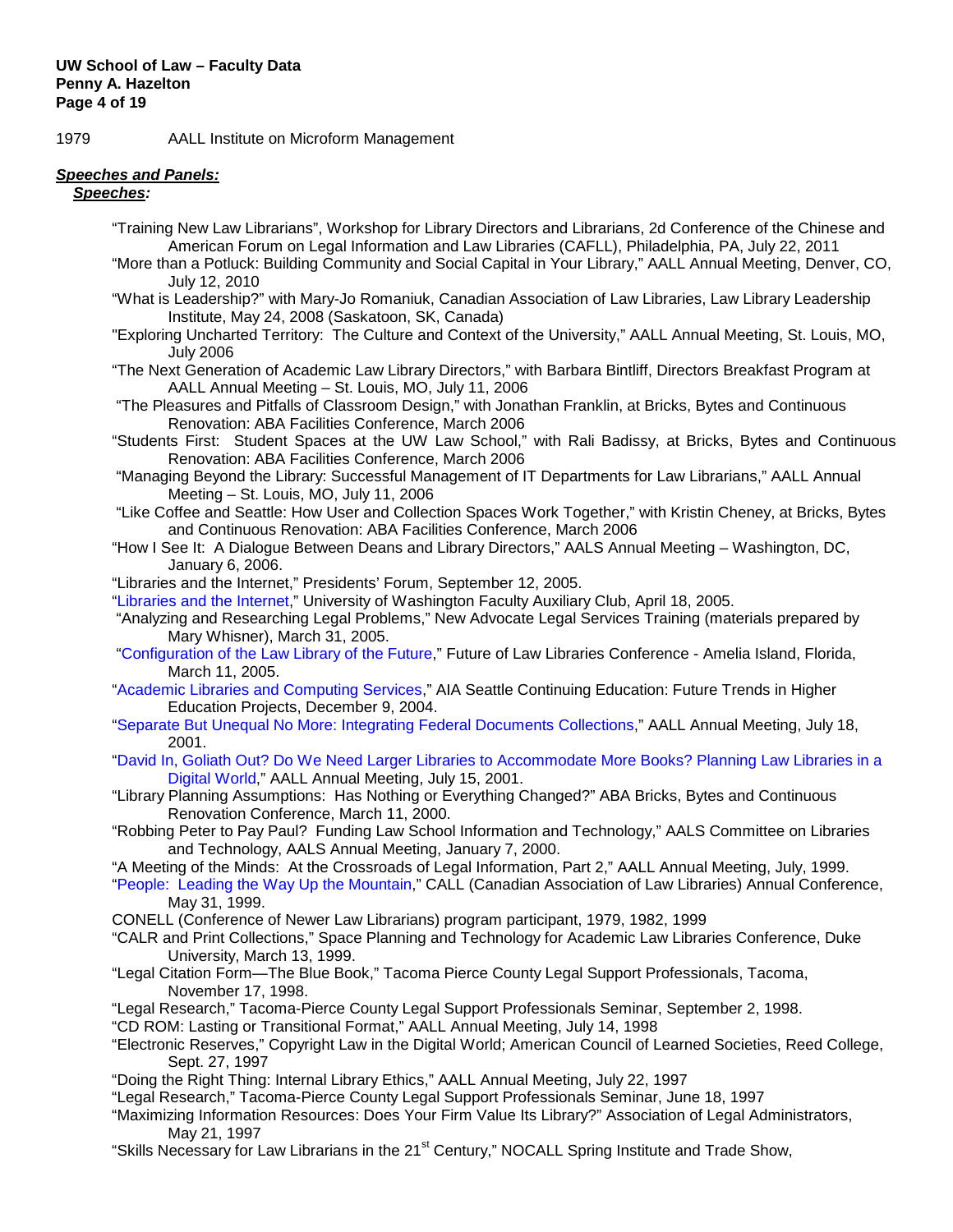March 21, 1997

"Getting That Job: Resumes and Cover Letters," AALL Annual Meeting, July 1996 Effective Legal Research, Law Seminars International/Institute for Continuing Education, full day seminar for Legal Secretaries and Legal Assistants, Oct. 26, 1995

Keynote Address, AALL Winter Institute on "Adult Learning Styles," 1995

Effective Legal Research, Law Seminars International/Institute for Continuing Education, full day seminar for Legal Secretaries and Legal Assistants, Oct. 20, 1994

"How to Measure the Quality of a Law Library," Orlando, Florida, AALS Annual Meeting, Deans/Librarians Workshop, Jan. 6, 1994

"From Kudos to Chaos?: Assessing the Teaching of Advanced Legal Research," Boston, AALL Annual Meeting, July 12, 1993

"Teaching Advanced Research Skills Beyond the First Year: New Subjects, New Sources, and Administrative Tips," Tacoma, Washington, Legal Writing Institute, July 31, 1992

"Get That Job! Job Interviewing Techniques," San Francisco, AALL Annual Meeting, July 22, 1992

"Crisis in the Law Librarianship Profession: The Problem of Filling Professional Positions," AALL Annual Meeting, June 20, 1990

"Bibliographic Sources for Federal and State Indian Law," Law Librarians of Puget Sound, Spring Meeting, April 20, 1990

"Educational preparation for law librarianship," AALL Annual Meeting, June 29, 1988

AALS Law Library Directors Workshop, January 1988

"Substantive Resources: The Available Resources in Washington for Finding Information on Substantive Areas of the Law," WSBA Mid-Year Meeting, Young Lawyers Division, May 26, 1988

Legal Research Seminar, Law Seminars, Inc., full day seminar for Legal Secretaries & Paralegals, May 21, 1988

Legal Research Seminar, Law Seminars, Inc., full day seminar for Legal Secretaries & Paralegals, September 26, 1987

"How to do Legal-Research," Law Seminars, Inc., full day seminar for Legal Secretaries & Paralegals, May 9, 1987

"Court Procedure," 1987 AALL Institute, Legal Reference Services, July 1, 1987

"Through the Maze of Federal Research," full day seminar for Dallas Area Law Librarians, November 8, 1986

"Education of law librarians for the future," Mead Data Central and Banks-Baldwin Institute, May 14,1986 AALL Annual Meeting program, 1979,1982

"Introduction and Serials Records for Manual Control," AALL Serials Workshop, 1979

## *Panel Discussions:*

"When Worlds Collide: Keeping the Planets Aligned During Times of Opportunity and Change for Law Schools and Law Libraries," moderator and speaker, Association of American Law Schools, Annual Meeting, Washington, DC, Jan. 7, 2012

"Meeting Employers' Expectations: Are Library Schools Doing Everything They Can?" panelist, AALL Annual Meeting, Philadelphia, PA, July 27, 2011

"Law Library Budgets in Hard Times: Workshop for New Academic Law Library Directors," organizer and moderator, AALS Annual Meeting, New Orleans, LA, January 10, 2010

"LexisNexis Call for Papers," AALL Annual Meeting July 17, 2007

"The Autonomous Academic Law Library: Fact or Fiction?" AALL Annual Meeting, July 16, 2007

"Rise to the Challenge of Publishing," AALL Annual Meeting, New Orleans, LA, July 15, 2007

"Relating to Your Colleagues; or, Faculty Relations for Law Library Directors," AALS Annual Meeting, Section of Law Libraries, Washington DC, January 6, 2007

"Turn That Music Down: A Conversation Across Generations," Law Librarians of Puget Sound Meeting, Seattle, WA, October 25, 2006

"Beer and Pretzels: Eavesdropping on AALL History at the Centennial Brewery," AALL Annual Meeting, St. Louis, MO, July 10, 2006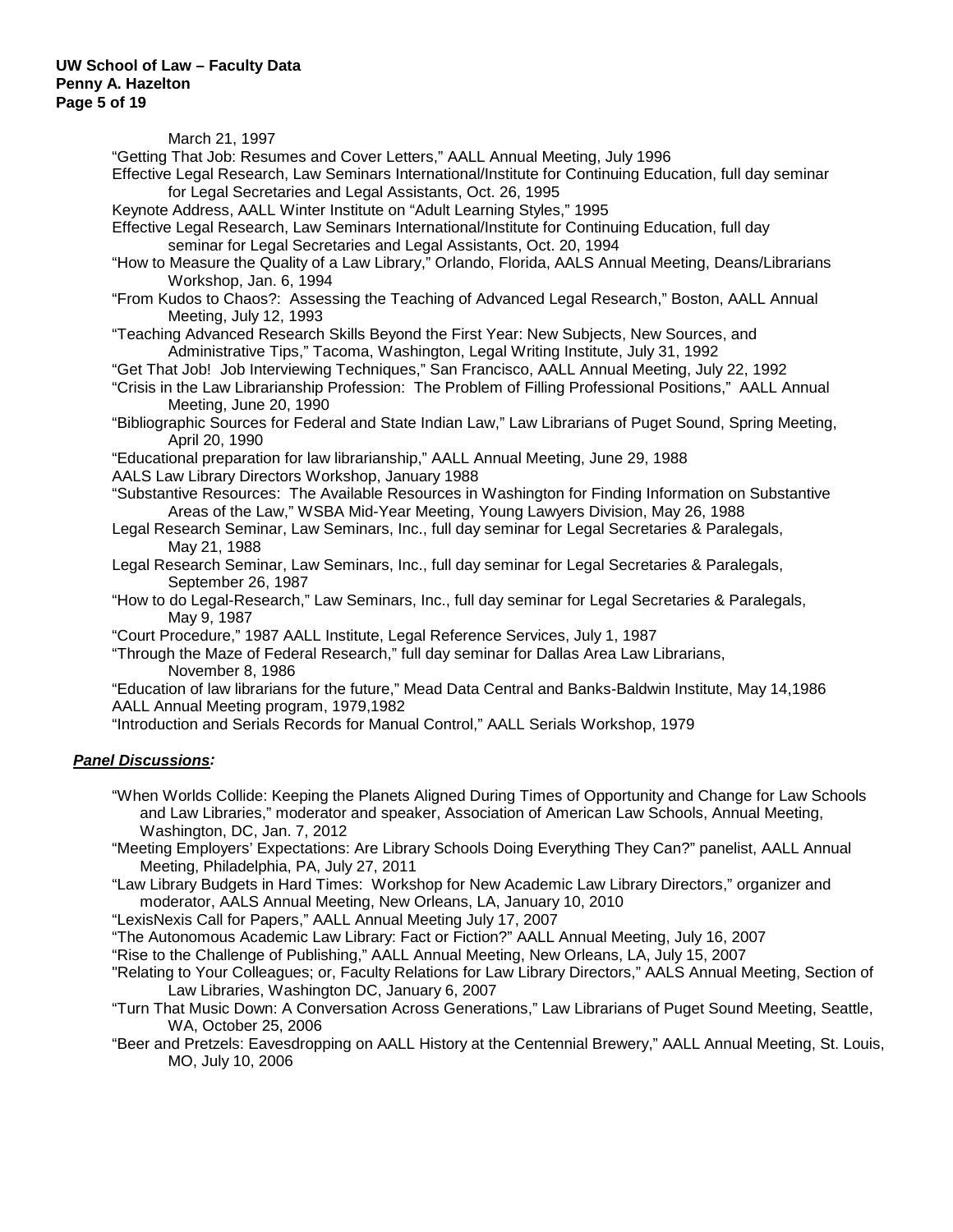"New Directors' Workshop: Employment Issues," AALL Annual Meeting, St. Louis, MO, July 8, 2006 "Moving, Remodeling, Building: The Experts Speak," Westpac Annual Meeting, October 13, 2005 "Room at the Top: Strategy Tips from the Hiring Squad," AALL Annual Meeting, July 19, 2005 "Writing for Fame and Fortune," AALL Annual Meeting, July, 2003

"Did We Recognize the New Frontier When We Crossed Into It?" Westpac Annual Meeting, September 20, 2002

"Forming partnerships Between Law Libraries and Library Schools," AALL Annual Meeting, July 18, 2000

"Legal Indexing," Conference on Traditional Skills in High Tech Environments, February 12, 2000 (UW School of Library and Information Science Alumni Association, Seattle, WA)

"Drivers Wanted: Training Legal Researchers to be Drivers on the Information Highway," AALL Annual Meeting, July 20, 1999

"From Nutshells to Netscape: Part 2," AALL Annual Meeting, July 22, 1997

"The Changing World of Legal Publishing: Developing Successful Management Strategies," LLOPS Spring Professional Development Workshop, May 29, 1997

"Grief in the Workplace," AALL Annual Meeting, July 1996

"Current and Future Research Needs of Lawyers," AALL Annual Meeting, July 17, 1995, Moderator

"What Happens If They Close All the Library Schools? AALL's Role in the Education of Future Law Librarians," AALL Annual Meeting, July 12, 1994

"Strategizing for Hard Times," ALUW, Dec. 8, 1993

"How Would You Handle this Situation: Ethical and Political Quandaries in Law Librarianship," AALL Annual Meeting, July 24, 1991

"AALL Meeting the Challenge of the Privates: Your Turn to Talk," AALL Annual Meeting, May 28, 1988

"Database Perspectives for Deans and Law Library Directors," AALS Annual Meeting, January 1986

## *Other Research and Professional Activities:*

| 2013     | Promotional Review for Mary Elizabeth Williams (Louisiana State University)                                                                                                                                               |
|----------|---------------------------------------------------------------------------------------------------------------------------------------------------------------------------------------------------------------------------|
| 2013     | Reappointment Review for Professor Richard Danner (Duke Law School)                                                                                                                                                       |
| 2011-13  | Advisory Committee on the King County Law Library                                                                                                                                                                         |
| 2012     | Promotional Review for John P. Joergensen for promotion to Librarian I (Rutgers University Library for the<br>Center for Law and Justice)                                                                                 |
| 2011-12  | Consultant: Hamline University Law School Library, October 2011-January 2012                                                                                                                                              |
| 2011     | Tenure Review for Susan Nevelow Mart, Director of the Wise Law Library, for appointment as Associate<br>Professor with tenure (School of Law, University of Colorado Boulder)                                             |
| 2011     | Tenure Review for Associate Professor Anne Klinefelter (University of North Carolina at Chapel Hill Law<br>School)                                                                                                        |
| $2010 -$ | King County Law Library Board of Trustees Advisory Committee Member                                                                                                                                                       |
| 2010     | Evaluation for Jackie Woodside for career status, Librarian Series (University of California Irvine Law<br>Library)                                                                                                       |
| 2010     | Tenure Review for Associate Professor Darin K. Fox (University of Oklahoma College of Law)                                                                                                                                |
| 2010     | Tenure Review for Michelle Wu for appointment to Professor with tenure (Georgetown Law Center)                                                                                                                            |
| 2010     | Tenure Review for Stephanie Davidson for promotion to Associate Professor (University of Illinois,<br>Urbana-Champaign)                                                                                                   |
| 2010     | Tenure Review for Sima Mirkin for promotion to Associate Law Librarian (American University,<br>Washington College of Law)                                                                                                |
| 2009     | Evaluation for Spencer Simons for promotion to Associate Librarian (University of Houston School of Law)                                                                                                                  |
| 2008     | Legal Information and Technology e-Journal Advisory Board                                                                                                                                                                 |
| 2008     | Tenure Review for Christopher Knott, Associate Professor (University of Maine School of Law)                                                                                                                              |
| 2008     | Chair of planning committee for "Changing Assumptions: The Role of the Law Librarian in the Legal<br>Academy" Workshop for Law Librarians at Mid-Year Meeting of the Association of American Law Schools<br>June 1, 2008. |
| 2008     | "Law Library Leadership Institute," Canadian Association of Law Libraries Workshop Director May 24,<br>2008                                                                                                               |
| 2008     | Tenure Review for Beatrice Tice, Professor (University of California Irvine School of Law)                                                                                                                                |
| 2008     | External Review for Robert Berring, Professor (University of California Berkeley School of Law)                                                                                                                           |
| 2008     | Tenure Review for Stephanie Davidson, Assistant Professor (Univ. of Illinois, Urbana-Champaign)                                                                                                                           |
| 2008     | Tenure Review for Karl Gruben, Professor (St. Thomas University)                                                                                                                                                          |
| 2008     | Consultant: The University of Victoria Faculty of Law Library, Mar. 25-26, 2008                                                                                                                                           |
| 2007     | Consultant: The University of Cincinnati Law School, October 8-11, 2007                                                                                                                                                   |
| 2007     | Tenure Review for Dr. Tomas Lipinski, Associate Professor (Univ. of Wisconsin-Milwaukee)                                                                                                                                  |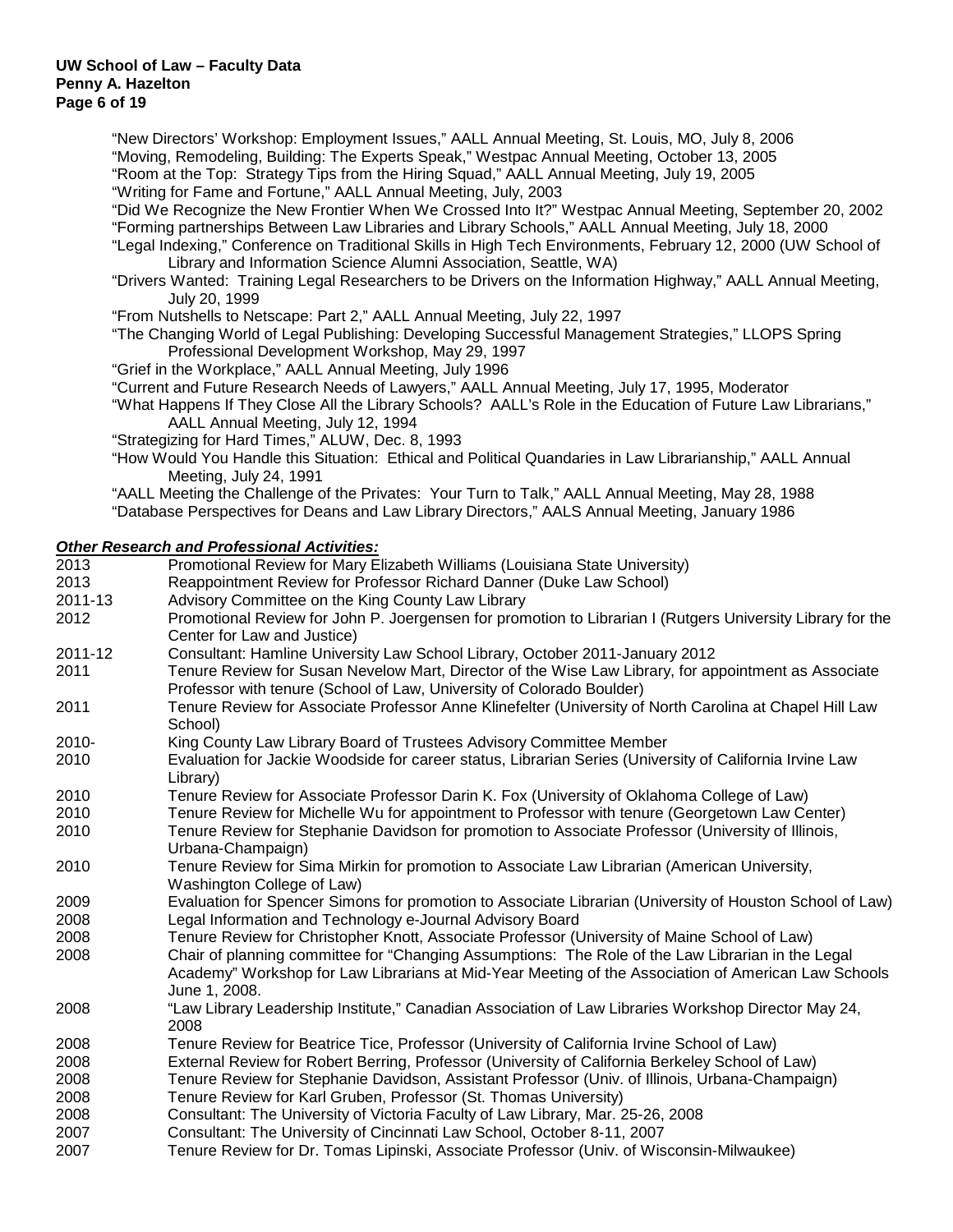## **UW School of Law – Faculty Data Penny A. Hazelton Page 7 of 19**

| 2007    | Tenure Review for Douglas W. Lind, Associate Professor (Southern Illinois University)                                                                                                                    |
|---------|----------------------------------------------------------------------------------------------------------------------------------------------------------------------------------------------------------|
| 2006    | National Conference of Bar Examiners, Legal Research on the Bar Exam, Invited to Planning Committee                                                                                                      |
| 2006    | Faculty Member, "Workshop for New Directors," AALL Annual Meeting, July 8, 2006                                                                                                                          |
| 2006    | Tenure Review for James Milles, Professor of Law (SUNY Buffalo)                                                                                                                                          |
| 2006    | "Bricks, Bytes and Continuous Renovation," ABA Law Schools Facilities Committee Conference Director                                                                                                      |
|         | March 2006                                                                                                                                                                                               |
| 2005    | Consultant: The Catholic University of America School of Library and Information Science, October 4-5,<br>2005                                                                                           |
| 2005    | AALL Education Summit (invited participant) September 23-24, 2005                                                                                                                                        |
| 2005    | "Rebuilding the Profession: A Workshop for Librarians Interested in Academic Directorship," Workshop<br>Director and Faculty Member for topic: "Building Your Credentials: Job Experience" July 20, 2005 |
| 2005    | Consultant: University of Victoria Faculty of Law-Program Review                                                                                                                                         |
| 2005    | Tenure Review for Dr. John Gathegi (Florida State University College of Information)                                                                                                                     |
| 2004    | External reviewer for promotion of Beth Smith DiFelice, Librarian (Arizona State University)                                                                                                             |
| 2004    | Consultant: Georgetown University Law Center Library                                                                                                                                                     |
| 2003    | "Washington State Legislative History: A Workshop for Washington Court of Appeals Division I Legal<br>Staff" December 9, 2003                                                                            |
| 2003    | Tenure Review for Linda Kawaguchi McLane, Co-Interim Deputy Director (UC Berkeley)                                                                                                                       |
| 2002    | ABA Section of Legal Education and Admissions to the Bar. Law School Facilities Committee. Planning<br>March 2003 Bricks, Bytes & Continuous Renovation Conference in Boston                             |
| 2002    | Consultant: Marquette University Law School Library, Milwaukee, Wisconsin (June)                                                                                                                         |
| 2002    | Tenure Review for Stephanie Midkiff, Assistant Professor and Reference Librarian (U Oregon)                                                                                                              |
| 2002    | Tenure Review for Susan Lewis-Somers, Senior Reference & Educational Services Librarian (American<br>University, Washington College of Law)                                                              |
| 2001    | Legal Research in the 21st Century, July 9-11, 2001 (Legal Research Training for Washington Court of<br>Appeals, Division III)                                                                           |
| 2001    | Legal Research Seminar, August 1-2, 2001 (Legal Research Training for Washington Court of Appeals,<br>Division I)                                                                                        |
| 2001    | Legal Research for Law Clerks, October 12, 19, 2001 (Legal Research Training for Washington Court of<br>Appeals, Division I)                                                                             |
| 2001    | Legal Research for the 21st Century, October 29-30, 2001 (Legal Research Training for Washington<br>Court of Appeals, Division II)                                                                       |
| 2000    | Consultant: Maine State Law and Legislative Reference Library                                                                                                                                            |
| 2000    | Consultant: Michigan State University Detroit College of Law, East Lansing, Michigan                                                                                                                     |
| 2000    | Findlaw Librarian Standing Advisory Board                                                                                                                                                                |
| 1999    | Tenure Review for Lawrence MacLachlan, Librarian II (University of Missouri-Kansas City)                                                                                                                 |
| 1999    | Tenure Review for Stuart Sutton, Assoc. Professor and MLS Degree Program Director,                                                                                                                       |
|         | School of Information Studies (Syracuse University)                                                                                                                                                      |
| 1998-99 | Consultant for West Group. Drafted KeyCite product teaching & training materials                                                                                                                         |
| 1998    | Tenure Review for Lucia Silecchia, Assoc. Professor (Catholic University)                                                                                                                                |
| 1998    | Article referee, Journal of the American Society for Information Science, Nov. 1998                                                                                                                      |
| 1998    | Consultant: Northwestern School of Law of Lewis and Clark College, Woods Hall Building Program                                                                                                           |
| 1997    | Tenure Review for Nancy Schultz, Asst. Professor (Chapman University)                                                                                                                                    |
| 1997-98 | Key Cite Advisory Board (West Group)                                                                                                                                                                     |
|         |                                                                                                                                                                                                          |
| 1997-98 | King County Electronic Court Records (ERC) Project Advisory Committee                                                                                                                                    |
| 1997    | Perspectives: Teaching Legal Research and Writing, Guest editor, Vol. 6, #1, Fall 1997                                                                                                                   |
| 1996    | Tenure Evaluation for Lei Seeger, Library Director (U Idaho)                                                                                                                                             |
| 1996    | WLN Directors Colloquy and Meeting, May 3, 1996                                                                                                                                                          |
| 1994/95 | ALA COA Teleconference Advisory Board 1994/95                                                                                                                                                            |
| 1994    | Tenure Review for Gail Daly, Law Librarian (Southern Methodist University)                                                                                                                               |
| 1994    | Tenure Review for Rosalie Sherwin, Associate Law Librarian (U Florida)                                                                                                                                   |
| 1994    | Tenure Review for Barbara Bintliff, Library Director (U Colorado)                                                                                                                                        |
| 1994    | Tenure Review for Steven Barkan, Library Director (U Wisconsin)                                                                                                                                          |
| 1993-96 | WESTLAW Excellence in Academic Law Librarianship Award, Judge                                                                                                                                            |
| 1993-94 | Consultant: Lawyers Cooperative Publishing, Indexing Study, Rochester, NY                                                                                                                                |
| 1993-   | Perspectives Editorial Advisory Board                                                                                                                                                                    |
| 1993    | National University, ABA Assessment Panel                                                                                                                                                                |
| 1993    | Tenure Review for Margaret Axtmann (University of Minnesota)                                                                                                                                             |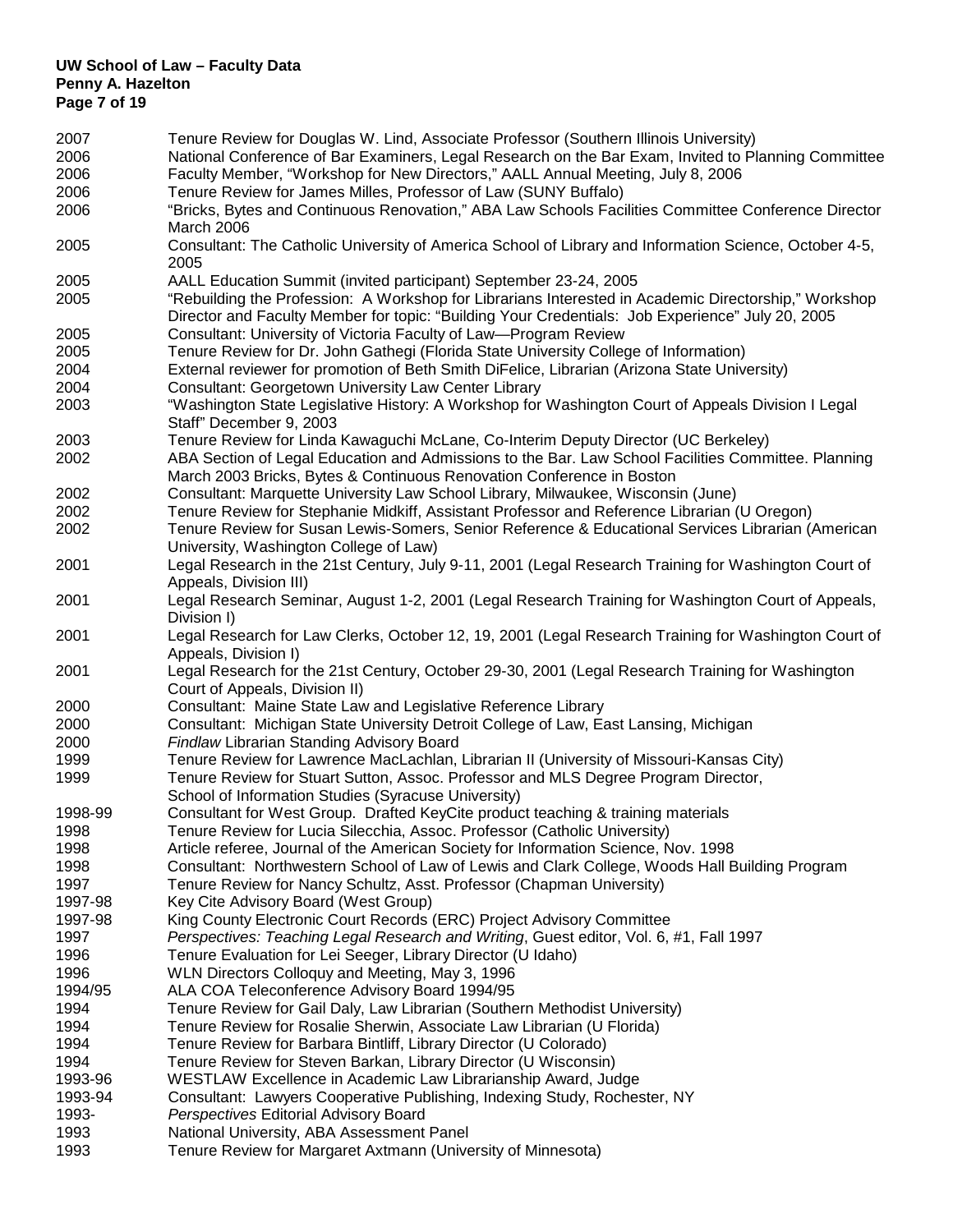## **UW School of Law – Faculty Data Penny A. Hazelton Page 8 of 19**

- 1992 Tenure Review for Professor Thomas Woxlund (Northern Illinois University)
- 1992 Tenure Review for Dennis Benamati (Albany University Library)<br>1991 Consultant: University of Hawaii School of Law. Honolulu
- 1991 Consultant: University of Hawaii School of Law, Honolulu<br>1990 Tenure Review for Professor Nancy Carol Carter (Univers
- Tenure Review for Professor Nancy Carol Carter (University of San Diego)
- 1990 Tenure Review for Professor Nancy Johnson (Georgia State University)
- 1989-92 Member, Washington State Advisory Council on Libraries
- 1988 Tenure Review for Professor Ellen Gibson (State University of New York, Buffalo)
- 1986-89 Member, WESTLAW Academic Advisory Committee Board
- Consultant and Resource Person: University of Victoria School of Law, Victoria, B.C., regarding future collections and the replacement of a law librarian
- 1985-88 Consultant: National University Law School, San Diego, in preparation for ABA accreditation application 1985- *Legal Research Services Quarterly* Editorial Board
- Consultant: Administrative Office of the U.S. Courts, Technical Evaluation Panel
- 1979-81 Consultant: Maine Advisory Committee on County Law Libraries
- 1980 Consultant: Preti, Flaherty & Beliveau

## *Courses Taught:*

## *School of Law*

## *Information School*

| 2011/12 | LIS 595, Current Issues in Law Librarianship, Year-long, 4 credits, enrollment: 14<br>LIS 593, Selection and Processing of Law Library Materials, Spring, 3 credits, enrollment: 14 |
|---------|-------------------------------------------------------------------------------------------------------------------------------------------------------------------------------------|
| 2010/11 | LIS 595, Current Issues in Law Librarianship, Year-long, 4 credits, enrollment: 8                                                                                                   |
|         | LIS 593, Selection and Processing of Law Library Materials, Spring, 3 credits, enrollment: 10                                                                                       |
| 2009/10 | LIS 595, Current Issues in Law Librarianship, Year-long, 4 credits, enrollment: 7                                                                                                   |
|         | LIS 593, Selection and Processing of Law Library Materials, Spring, 3 credits, enrollment: 7                                                                                        |
| 2008/09 | LIS 595, Current Issues in Law Librarianship, Year-long, 4 credits, enrollment: 11                                                                                                  |
|         | LIS 593, Selection and Processing of Law Library Materials, Spring, 3 credits, enrollment: 12                                                                                       |
| 2007/08 | LIS 595, Current Issues in Law Librarianship, Year-long, 4 credits, enrollment: 8                                                                                                   |
|         | LIS 593, Selection and Processing of Law Library Materials, Spring, 3 credits, enrollment: 11                                                                                       |
| 2006/07 | LIS 595, Current Issues in Law Librarianship, Year-long, 4 credits, enrollment: 6                                                                                                   |
|         | LIS 593, Selection and Processing of Law Library Materials, Spring, 3 credits, enrollment: 6                                                                                        |
| 2005/06 | LIS 595, Current Issues in Law Librarianship, Year-long, 4 credits, enrollment: 4                                                                                                   |
|         | LIS 593, Selection and Processing of Law Library Materials, Spring, 3 credits, enrollment: 6                                                                                        |
| 2004/05 | LIS 595, Current Issues in Law Librarianship, Year-long, 4 credits, enrollment: 8                                                                                                   |
|         | LIS 593, Selection and Processing of Law Library Materials, Spring, 3 credits, enrollment: 9                                                                                        |
| 2003/04 | LIS 595, Current Issues in Law Librarianship, Year-long, 3 credit, enrollment: 6                                                                                                    |
|         | LIS 593, Selection and Processing of Law Library Materials, Spring, 3 credits, enrollment: 7                                                                                        |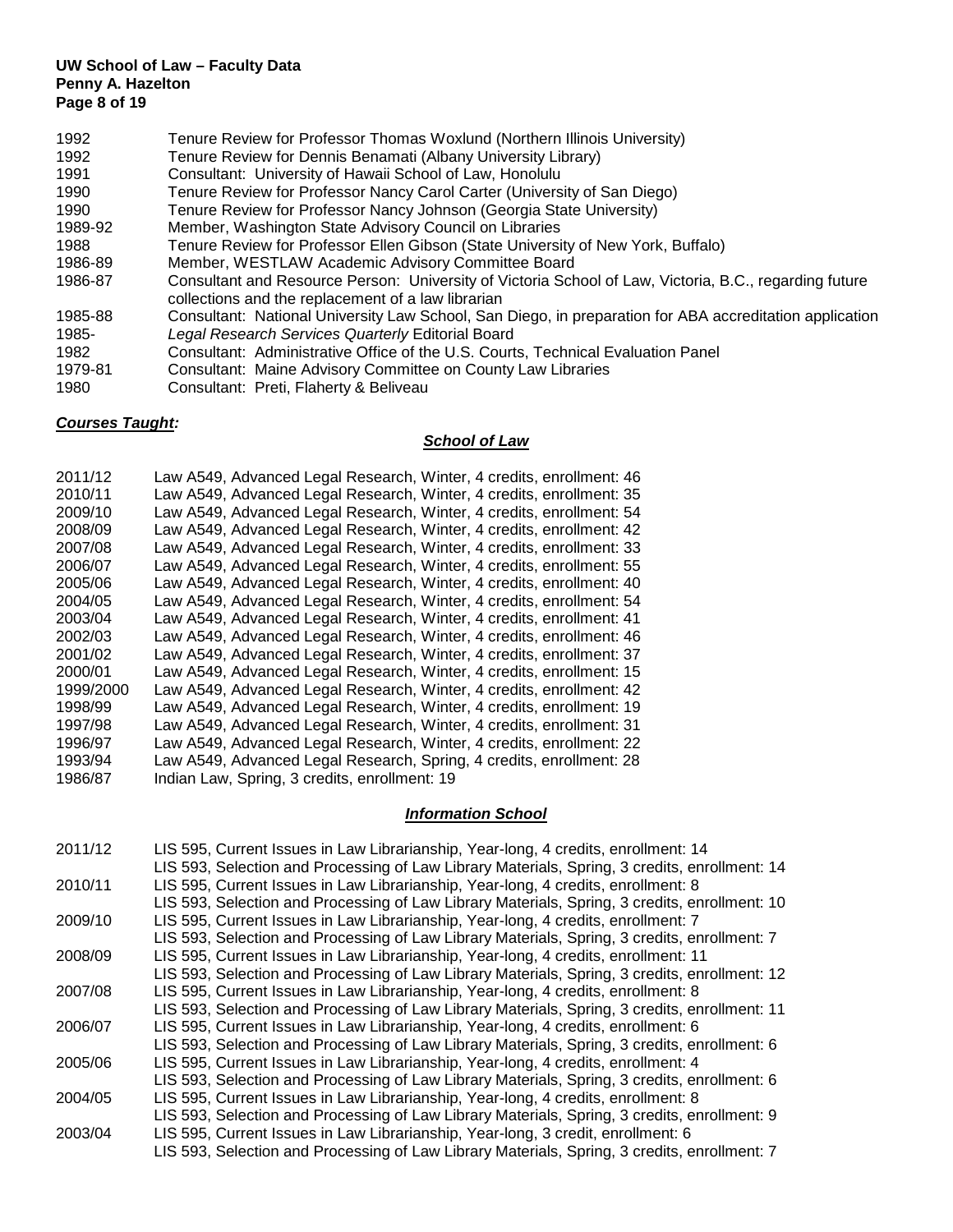## **UW School of Law – Faculty Data Penny A. Hazelton Page 9 of 19**

| 2002/03   | LIS 595, Current Issues in Law Librarianship, Year-long, 3 credit, enrollment: 6<br>LIS 593, Selection and Processing of Law Library Materials, Spring, 3 credits, enrollment: 6                                                                                                   |  |
|-----------|------------------------------------------------------------------------------------------------------------------------------------------------------------------------------------------------------------------------------------------------------------------------------------|--|
| 2001/02   | LIS 595, Current Issues in Law Librarianship, Year-long, 1 credit, enrollment: 6                                                                                                                                                                                                   |  |
| 2000/01   | LIS 593, Selection and Processing of Law Library Materials, Spring, 3 credits, enrollment: 7<br>LIS 595, Current Issues in Law Librarianship, Year-long, 1 credit, enrollment: 11<br>LIS 593, Selection and Processing of Law Library Materials, Spring, 3 credits, enrollment: 11 |  |
| 1999/2000 | LIS 595, Current Issues in Law Librarianship, Year-long, 1 credit, enrollment: 3<br>LIS 558, Selection and Processing of Law Library Materials, Spring, 3 credits, enrollment: 3                                                                                                   |  |
| 1998/99   | LIS 558, Selection and Processing of Law Library Materials, Spring, 3 credits, enrollment: 8                                                                                                                                                                                       |  |
| 1997/98   | LIS 558, Selection and Processing of Law Library Materials, Spring, 3 credits, enrollment: 10                                                                                                                                                                                      |  |
| 1996/97   | LIS 544/Law A598, Introduction to Legal Bibliography, Fall, 3 credits, enrollment: 23<br>LIS 558, Selection and Processing of Law Library Materials, Spring, 3 credits, enrollment: 4                                                                                              |  |
| 1995/96   | GSLIS 544/Law A598, Introduction to Legal Bibliography, Fall, 3 credits, enrollment: 26                                                                                                                                                                                            |  |
| 1994/95   | GSLIS 558, Selection and Processing of Law Library Materials, Spring, 3 credits, enrollment: 5<br>GSLIS 544/Law A598, Introduction to Legal Bibliography, Fall, 3 credits, enrollment: 30                                                                                          |  |
|           | GSLIS 558, Selection and Processing of Law Library Materials, Spring, 3 credits, enrollment: 7                                                                                                                                                                                     |  |
| 1993/94   | GSLIS 544/Law A598, Introduction to Legal Bibliography, Fall, 3 credits, enrollment: 35                                                                                                                                                                                            |  |
|           | GSLIS 557/Law A599, Advanced Legal Bibliography, Winter, 4 credits, enrollment: 19                                                                                                                                                                                                 |  |
|           | GSLIS 558, Selection and Processing of Law Library Materials, Spring, 3 credits, enrollment: 12                                                                                                                                                                                    |  |
| 1992/93   | GSLIS 544/Law A598, Introduction to Legal Bibliography, Fall, 3 credits, enrollment: 51                                                                                                                                                                                            |  |
|           | GSLIS 557/Law A599 Advanced Legal Bibliography, Winter, 4 credits, enrollment: 28                                                                                                                                                                                                  |  |
|           | GSLIS 558, Selection and Processing of Law Library Materials, Spring, 3 credits, enrollment: 15                                                                                                                                                                                    |  |
| 1991/92   | GSLIS 544/Law A598 Introduction to Legal Bibliography, Fall, 3 credits, enrollment: 49                                                                                                                                                                                             |  |
|           | GSLIS 557/Law A599 Advanced Legal Bibliography, Winter, 4 credits, enrollment: 35                                                                                                                                                                                                  |  |
|           | GSLIS 558, Selection and Processing of Law Library Materials, Spring, 3 credits, enrollment: 11                                                                                                                                                                                    |  |
|           | GSLIS 544/Law A598 Introduction to Legal Bibliography, Spring, 3 credits, enrollment: 26                                                                                                                                                                                           |  |
| 1990/91   | GSLIS 544/Law A598 Introduction to Legal Bibliography, Fall, 3 credits, enrollment: 34                                                                                                                                                                                             |  |
|           | GSLIS 557/Law A599 Advanced Legal Bibliography, Winter, 4 credits, enrollment: 13                                                                                                                                                                                                  |  |
| 1989/90   | GSLIS 558, Selection and Processing of Law Library Materials, Spring, 3 credits, enrollment: 9<br>GSLIS 544/Law A598 Introduction to Legal Bibliography, Fall, 3 credits, enrollment: 34                                                                                           |  |
|           | GSLIS 557/Law A599, Advanced Legal Bibliography, Winter, 4 credits, enrollment: 18                                                                                                                                                                                                 |  |
|           | GSLIS 558, Selection and Processing of Law Library Materials, Spring, 3 credits, enrollment: 9                                                                                                                                                                                     |  |
| 1988/89   | GSLIS 544, Introduction to Legal Bibliography, Fall, 3 credits, enrollment: 15                                                                                                                                                                                                     |  |
|           | GSLIS 557, Advanced Legal Bibliography, Winter, 4 credits, enrollment: 10                                                                                                                                                                                                          |  |
|           | GSLIS 558, Selection and Processing of Law Library Materials, Spring, 3 credits, enrollment: 9                                                                                                                                                                                     |  |
| 1987/88   | GSLIS 544, Introduction to Legal Bibliography, Fall, 3 credits, enrollment: 23                                                                                                                                                                                                     |  |
|           | GSLIS 557, Advanced Legal Bibliography, Winter, 2 credits, enrollment: 13                                                                                                                                                                                                          |  |
|           | GSLIS 558, Selection and Processing of Law Library Materials, Spring, 4 credits, enrollment: 6                                                                                                                                                                                     |  |
| 1986/87   | GSLIS 544, Introduction to Legal Bibliography, Fall, 3 credits, enrollment: 24                                                                                                                                                                                                     |  |
|           | GSLIS 557, Advanced Legal Bibliography, Winter, 2 credits, enrollment: 16                                                                                                                                                                                                          |  |
|           | GSLIS 558, Selection and Processing of Law Library Materials, Spring, 4 credits, enrollment: 9                                                                                                                                                                                     |  |
|           | GSLIS 577, Law Library Administration, Summer, 5 credits, enrollment: 4                                                                                                                                                                                                            |  |
| 1985/86   | GSLIS 544, Introduction to Legal Bibliography, Fall, 3 credits, enrollment: 11                                                                                                                                                                                                     |  |
|           | GSLIS 557, Advanced Legal Bibliography, Winter, 2 credits, enrollment: 9                                                                                                                                                                                                           |  |
|           | GSLIS 558, Selection and Processing of Law Library Materials, Spring, 4 credits, enrollment: 6                                                                                                                                                                                     |  |
|           | GSLIS 577, Law Library Administration, Summer, 5 credits, enrollment: 7                                                                                                                                                                                                            |  |

## *University of Washington Seminars, Independent Study, Analytical Writing, CLE:*

## *Independent Study (School of Law):*

| Spring 2012 | Duncan Stark, 4 credits        |
|-------------|--------------------------------|
| Spring 2009 | Nicole Lindquist, 1 credit     |
| Winter 2007 | Richelle Little, 3 credits     |
| Spring 2005 | Brian Pease, 4 credits         |
| Summer 2004 | Christopher O'Byrne, 6 credits |
| Summer 1996 | Leon Wolff, 4 credits          |
| Spring 1996 | Trish Murphy, 3 credits        |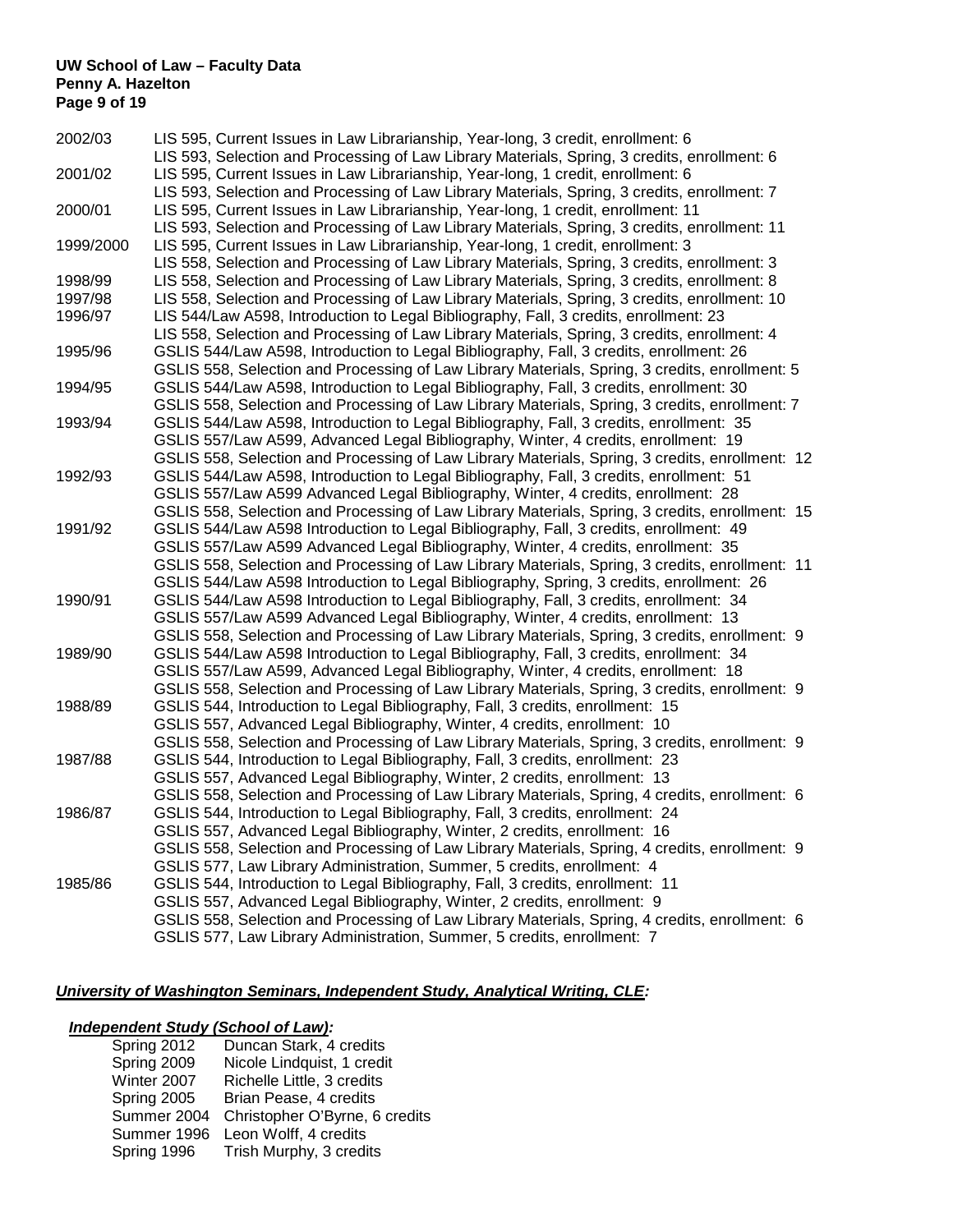## **UW School of Law – Faculty Data Penny A. Hazelton Page 10 of 19**

| Spring 1994                | Peter Ruffatto, 1 credit                                    |
|----------------------------|-------------------------------------------------------------|
| Spring 1993                | John Briggs, 3 credits                                      |
|                            | Shirley Flies, 3 credits                                    |
|                            | Michael L. Hayes, 2 credits                                 |
|                            | Kenneth Rose, 3 credits                                     |
|                            | Nolan Wright, 3 credits                                     |
| Spring 1991                | Steven Samario, 1 credit                                    |
| Spring 1990                | Joseph K. Erhardt, 1 credit                                 |
| Winter 1990                | Stephen Masciocchi, 1 credit                                |
|                            | Joseph K. Erhardt, 3 credits                                |
| Autumn 1989<br>Spring 1987 | Stephen Masciocchi, 2 credits<br>Therese Wheaton, 3 credits |
|                            |                                                             |

## *Analytical Writing (School of Law) B532:*

| Spring 2003 | Khanh Tran, 3 credits        |
|-------------|------------------------------|
| Summer 1996 | Pamela Richardson, 3 credits |
| Spring 1996 | Tamara Kruse, 1 credit       |
|             | Judithe Hanover, 1 credit    |
| Spring 1995 | Meridee Pabst, 3 credits     |
| Spring 1987 | Joseph Bowen, 1 credit       |
|             | Barry Brandon, 3 credits     |
| Winter 1987 | Joseph Bowen, 2 credits      |
| Autumn 1986 | Mark Lansing                 |
|             | Connie Haslam, 5 credits     |
| Summer 1986 | Mark Lansing                 |
|             |                              |

## *Tutorial in Comparative Law (School of Law) B552:*

| Winter 2001 | Kiyoko Knapp, 2 credits |
|-------------|-------------------------|
| Winter 1997 | Kiyoko Knapp, 2 credits |

## *Externship (School of Law)*

| Summer 2004      | Davis, Selina, 12 credits   |
|------------------|-----------------------------|
| Spring 2004      | Robert Spielman, 15 credits |
| Spring 2001      | Scott Matheson, 6 credits   |
| <b>Fall 1998</b> | Stacey Dixon, 15 credits    |
| Summer 1997      | Brian Wasankari, 9 credits  |
| Spring 1997      | Squire Dahl, 2 credits      |
| Autumn 1996      | Kiyoko Knapp, 2 credits     |

## *Independent Study (Information School [formerly GSLIS]):*

| Spring 2009      | Joe Cera, LIS 600, 1 credit         |
|------------------|-------------------------------------|
|                  | Melia Cossette, LIS 600, 1 credit   |
|                  | Gabriela Femenia, LIS 600, 1 credit |
|                  | Sarah Montgomery, LIS 600, 1 credit |
|                  | Tania Schriwer, LIS 600, 1 credit   |
|                  | Pablo Sandoval, LIS 600, 1 credit   |
|                  | Maria Soto, LIS 600, 1 credit       |
|                  | Rachel Turpin, LIS 600, 1 credit    |
|                  | Julia Vinson, LIS 600, 1 credit     |
|                  | Jennifer Wertkin, LIS 600, 1 credit |
|                  | Jackie Woodside, LIS 600, 1 credit  |
| <b>Fall 2005</b> | Stacy Etheredge, LIS 600, 2 credits |
| Winter 1997      | Gabriel Law, 5 credits              |
| Fall 1996        | Warner Miller, 2 credits            |
| Fall 1994        | Fred Hanson, 2 credits              |
| Spring 1995      | Pearl Bertrand, 6 credits           |
| Summer 1993      | Joanne Dugan, 1 credit              |
|                  | Barbara Glennan, 1 credit           |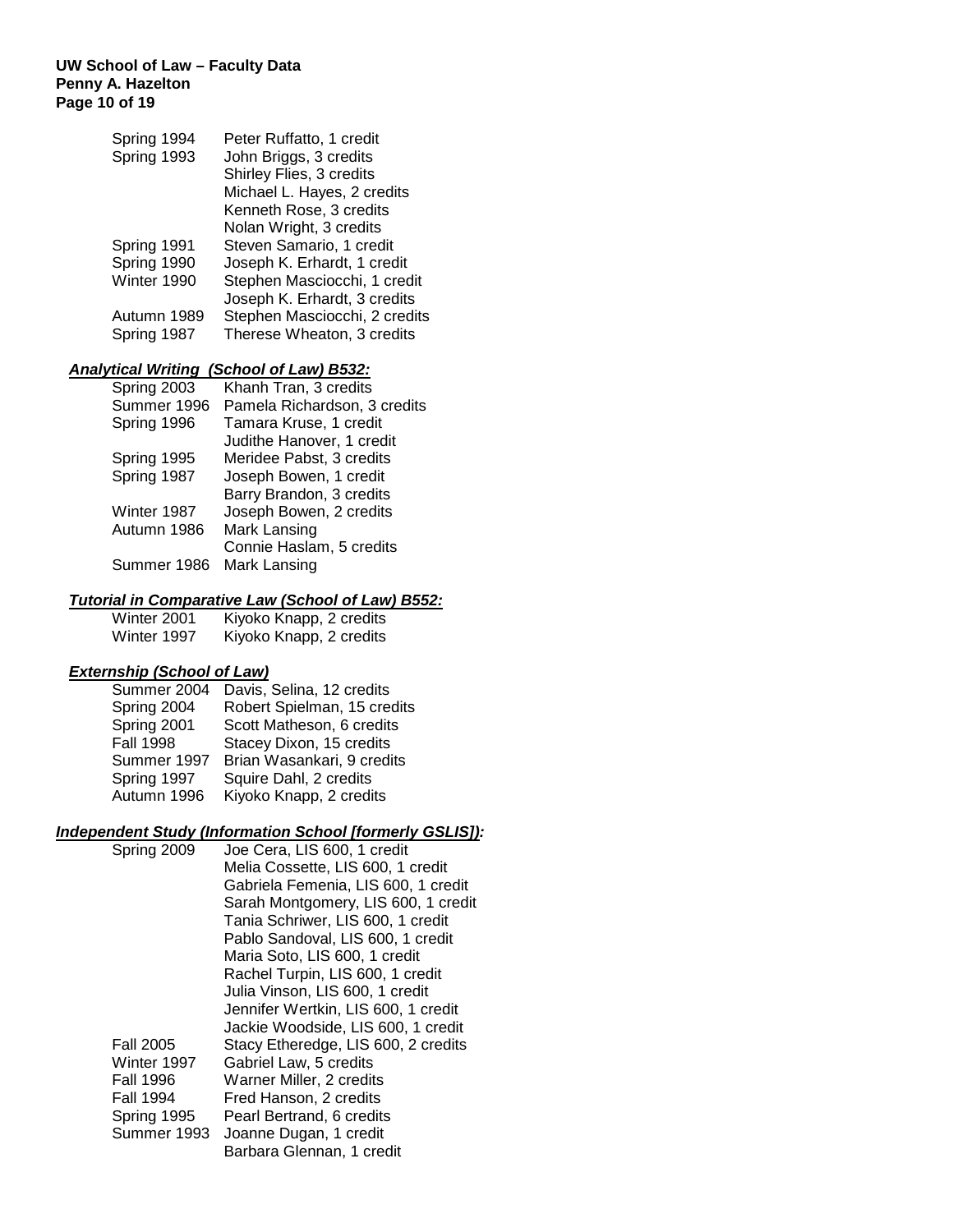#### **UW School of Law – Faculty Data Penny A. Hazelton Page 11 of 19**

|                  | Ana Marie Hinman, 3 credits     |
|------------------|---------------------------------|
|                  | Tom Miller, 1 credit            |
|                  | Jill Stephens, 1 credit         |
|                  | Russell Sweet, 3 credits        |
| Winter 1993      | Sheilla Desert, 3 credits       |
| <b>Fall 1992</b> | Kathleen Clark, 3 credits       |
|                  | Wei Luo, 3 credits              |
|                  | <b>Russell Sweet, 4 credits</b> |
| Summer 1992      | Heidi Weston, 1 credit          |
|                  | Barbara Glennan, 1 credit       |
|                  | Jessica Van Buren, 1 credit     |
|                  | Linda Kawaguchi, 1 credit       |
| <b>Fall 1991</b> | Kara Phillips, 3 credits        |
| Spring 1991      | Rob Jones, 3 credits            |
|                  | Linda Heuertz, 3 credits        |
| Summer 1990      | Jill Allyn, 1 credit            |
|                  | Tami Gierloff, 1 credit         |
|                  | Margaret McDonald, 1 credit     |
|                  | Ken Rudolf, 1 credit            |
| Spring 1989      | Cory Skurdal, 2 credits         |
|                  | Sue Sorensen. 2 credits         |
|                  | Laura Goldsmith, 5 credits      |
| Winter 1988      | Sandra Horton, 1 credit         |
| Spring 1987      | Annetta Lawson, 3 credits       |
|                  |                                 |
| Autumn 1986      | Diana Hall, 2 credits           |
|                  | Delsie Stayner, 4 credits       |
| Summer 1986      | Liane Hutchins, 4 credits       |
| Spring 1986      | Mark W. Muns on, 3 credits      |
|                  | Suzanne Schreiner, 1 credit     |
|                  | Christopher O'Rourke, 3 credits |

# *Independent Study (Comparative Literature):*

Joanne Shiu, 3 credits

## *Continuing Legal Education (CLE):*

- Faculty, "Legal Research and Writing," Washington State Bar Association Readmission CLE, February 21-22, 2013.
- Faculty, "Legal Research and Writing," Washington State Bar Association Readmission CLE, August 16-17, 2012.
- Faculty, "Legal Research and Writing," Washington State Bar Association Readmission Program Seminar, March, 15-16, 2012.
- Faculty, "Legal Research and Writing," Washington State Bar Association Readmission Program Seminar, August 18-19, 2011.
- Faculty, "Legal Research and Writing," Washington State Bar Association Readmission Program Seminar, February 17-18, 2011.
- Organizer and faculty, "Advanced Internet Legal Research: Beyond Google," WLSF, December 30, 2002.

Organizer and faculty, "Internet Legal Research: Power Searching," WLSF, December 27, 2002.

Organizer and faculty, "Internet Legal Research: Power Searching," WLSF, December, 2001.

- Organizer and faculty, "Internet Legal Research: Power Searching," WLSF, March 16 and February 28, 2001.
- Organizer and faculty, "Internet Legal Research: Power Searching," WLSF, September 27, December 28 and 29, 2000.

Organizer and faculty, "Internet Legal Research: Power Searching," WLSF, May 5, May 20, June 22, September 8, October 13, October 27, November 16, December 2 and December 21, 1999.

Organizer and participant, "Washington Legal Research Made Easy," WLSF, November 7, 1992.

Organizer and participant, "Introduction to Computer-Assisted Legal Research," WLSF, February 29, 1992. Organizer and participant, "Introduction to Computer-Assisted Legal Research," WLSF, October 19, 1991. Organizer and participant, "Introduction to Computer-Assisted Legal Research," WLSF, March 9, 1991.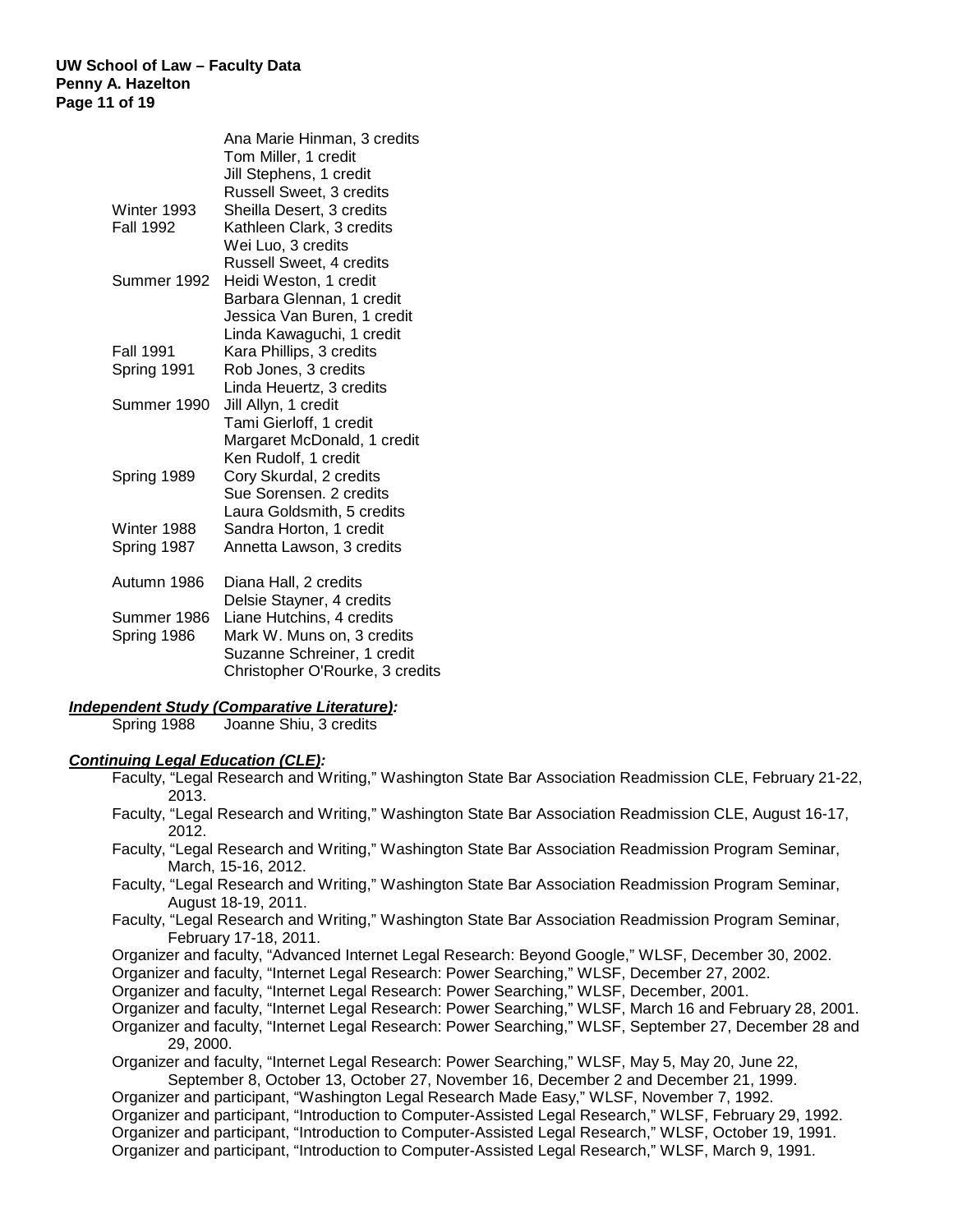Organizer and participant, "Introduction to Computer-Assisted Legal Research," WLSF, October 20, 1990. Organizer and participant, "Introduction to Computer-Assisted Legal Research," WLSF, March 17, 1990. Faculty, "Effective Solo and Small Firm Practice," WLSF, May 6, 1989. Organizer and participant, "Introduction to Computer-Assisted Legal Research," WLSF, March 11, 1989. Organizer and participant, "Introduction to Computer-Assisted Legal Research," WLSF, October 7, 1988. Organizer and participant, "Introduction to Computer-Assisted Legal Research," WLSF, April 9, 1988. Organizer and participant, "Introduction to Computer-Assisted Legal Research," WLSF, March 7, 1987. Faculty, "Computer-Assisted Legal Research: From Overhead to Profit Center," WLSF, October 15, 1986. Organizer and participant, "The use of computers in legal research," WLSF, April 5, 1986.

## *University of Washington, Service:*

| 2003-2006<br>2000-2003<br>1999/2000<br>1999<br>1998<br>1995/96<br>1992-93<br>1990-<br>1988-1994<br>1986-2002 | <b>IT Resource Sharing Group</b><br><b>Tacoma Legal Education Work Group</b><br>Ad Hoc Committee on Libraries Facilities Master Plan<br>Graduate School Representative on Doctoral Committee for Julie Scott<br>Graduate School Representative on Doctoral Committee for Virginia Rutter<br>Ad-Hoc Committee on Site Programming for the new law school building<br><b>UW Faculty Senate</b><br><b>UW Graduate Faculty Council</b><br>UW Extension, Management of Libraries Advisory Board<br>UW Extension, Paralegal Studies Program Advisory Board |
|--------------------------------------------------------------------------------------------------------------|------------------------------------------------------------------------------------------------------------------------------------------------------------------------------------------------------------------------------------------------------------------------------------------------------------------------------------------------------------------------------------------------------------------------------------------------------------------------------------------------------------------------------------------------------|
| <b>Law School Service:</b>                                                                                   |                                                                                                                                                                                                                                                                                                                                                                                                                                                                                                                                                      |
| 2012/13                                                                                                      | <b>Faculty Appointments Committee</b><br><b>UWLaw Editorial Board</b><br>Washington Law Review (Faculty Business Manager)<br>Pacific Rim Law and Policy Journal (Faculty Business Manager)                                                                                                                                                                                                                                                                                                                                                           |
| 2011/12                                                                                                      | <b>Faculty Promotion and Tenure Council</b><br><b>UWLaw Editorial Board</b><br>Washington Law Review (Faculty Business Manager)<br>Pacific Rim Law and Policy Journal (Faculty Business Manager)                                                                                                                                                                                                                                                                                                                                                     |
| 2010/11                                                                                                      | Chair, Faculty Teaching Workshop, June 2011<br><b>Faculty Appointments Committee</b><br><b>UWLaw Editorial Board</b><br>Washington Law Review (Faculty Business Manager)<br>Pacific Rim Law and Policy Journal (Faculty Business Manager)<br>Washington Law School Foundation (ex officio)                                                                                                                                                                                                                                                           |
| 2009/10                                                                                                      | Chair, Faculty Teaching Workshop, June 2010<br><b>UWLaw Editorial Board</b><br>Washington Law Review (Faculty Business Manager)<br>Pacific Rim Law and Policy Journal (Faculty Business Manager)<br>Washington Law School Foundation (ex officio)                                                                                                                                                                                                                                                                                                    |
| 2008/09                                                                                                      | <b>UWLaw Editorial Board</b><br>Washington Law Review (Faculty Business Manager)<br>Pacific Rim Law and Policy Journal (Faculty Business Manager)<br>Washington Law School Foundation (ex officio)                                                                                                                                                                                                                                                                                                                                                   |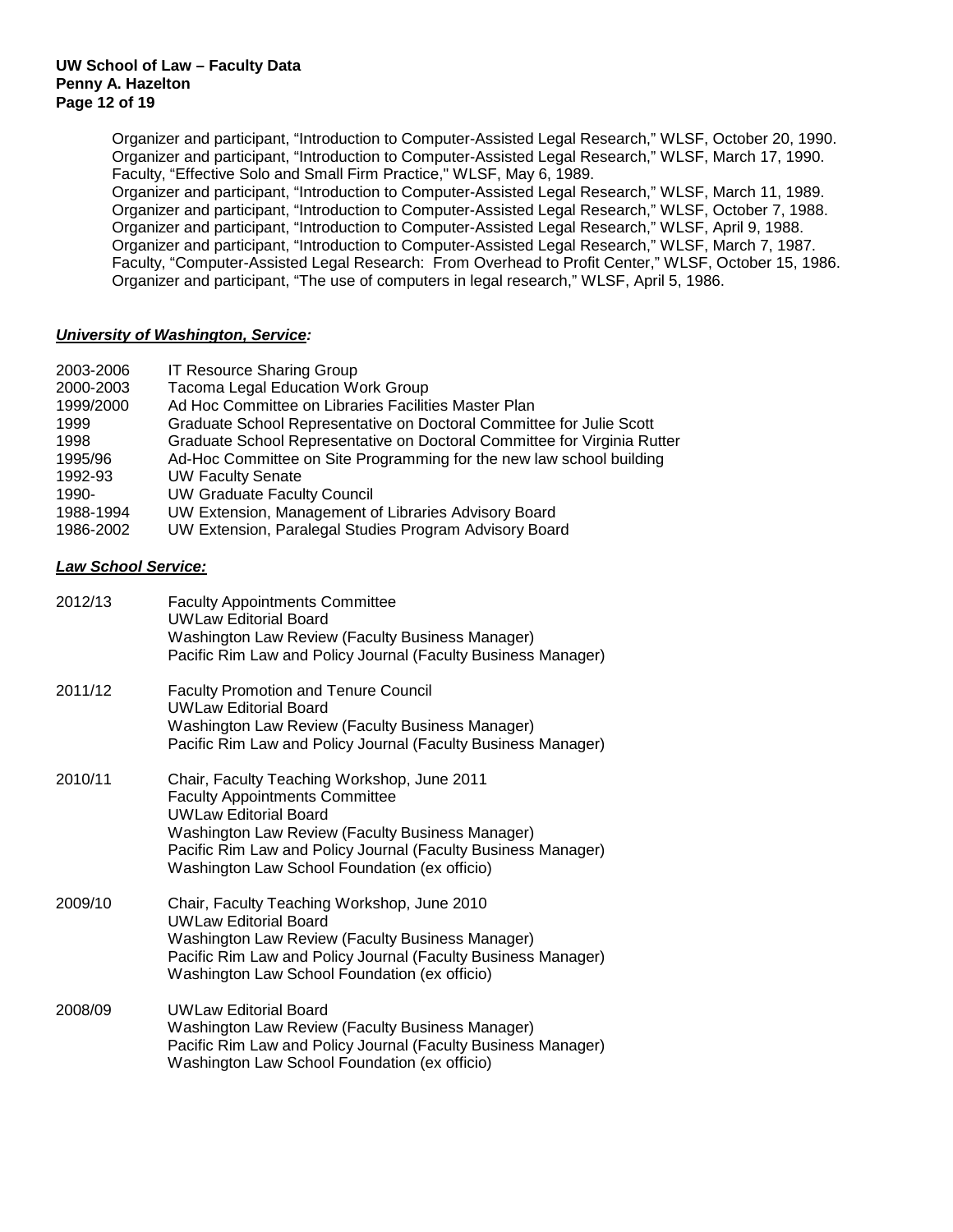## **UW School of Law – Faculty Data Penny A. Hazelton Page 13 of 19**

| 2007/08   | Chair, Faculty Teaching Workshop, June 2008<br><b>UWLaw Editorial Board</b><br>Washington Law Review (Faculty Business Manager)<br>Pacific Rim Law and Policy Journal (Faculty Business Manager)<br>Washington Law School Foundation (ex officio)                                                                   |
|-----------|---------------------------------------------------------------------------------------------------------------------------------------------------------------------------------------------------------------------------------------------------------------------------------------------------------------------|
| 2006/07   | <b>UWLaw Editorial Board</b><br>Washington Law Review (Faculty Business Manager)<br>Pacific Rim Law and Policy Journal (Faculty Business Manager)<br>Washington Law School Foundation (ex officio)                                                                                                                  |
| 2005/06   | Washington Law Review (Faculty Business Manager)<br>Pacific Rim Law and Policy Journal (Faculty Business Manager)<br>Washington Law School Foundation (ex officio)                                                                                                                                                  |
| 2004/05   | Washington Law Review (Faculty Business Manager)<br>Pacific Rim Law and Policy Journal (Faculty Business Manager)<br>Washington Law School Foundation (ex officio)                                                                                                                                                  |
| 2003/04   | Washington Law Review (Faculty Business Manager)<br>Pacific Rim Law and Policy Journal (Faculty Business Manager)<br>Washington Law School Foundation (ex officio)                                                                                                                                                  |
| 2002/03   | Washington Law Review (Faculty Business Manager)<br>Pacific Rim Law and Policy Journal (Faculty Business Manager)<br>New Law School Building Committee<br>Washington Law School Foundation (ex officio)<br>Promotion and Tenure Committee (Nicolas)                                                                 |
| 2001/02   | Washington Law Review (Faculty Business Manager)<br>Pacific Rim Law and Policy Journal (Faculty Business Manager)<br>New Law School Building Committee<br>Washington Law School Foundation (ex officio)<br>Promotion and Tenure Council (2001)                                                                      |
| 2000/01   | Washington Law Review (Faculty Business Manager)<br>Pacific Rim Law and Policy Journal (Faculty Business Manager)<br>Initial Appointments Committee, Chair<br>New Law School Building Committee<br>Washington Law School Foundation (ex officio)<br>Promotion and Tenure Council (2001)                             |
| 1999/2000 | Washington Law Review (Faculty Business Manager)<br>Pacific Rim Law and Policy Journal (Faculty Business Manager)<br>Initial Appointments Committee, Chair<br>New Law School Building Committee<br>Washington Law School Foundation (ex officio)<br><b>Executive Council</b><br>Promotion and Tenure Council (2000) |
| 1998/99   | Washington Law Review (Faculty Business Manager)<br>Pacific Rim Law and Policy Journal (Faculty Business Manager)<br>Library Committee, Chair<br>New Law School Building Committee<br><b>Promotion and Tenure Council</b><br><b>Part-Time Education Committee</b><br>Washington Law School Foundation (ex officio)  |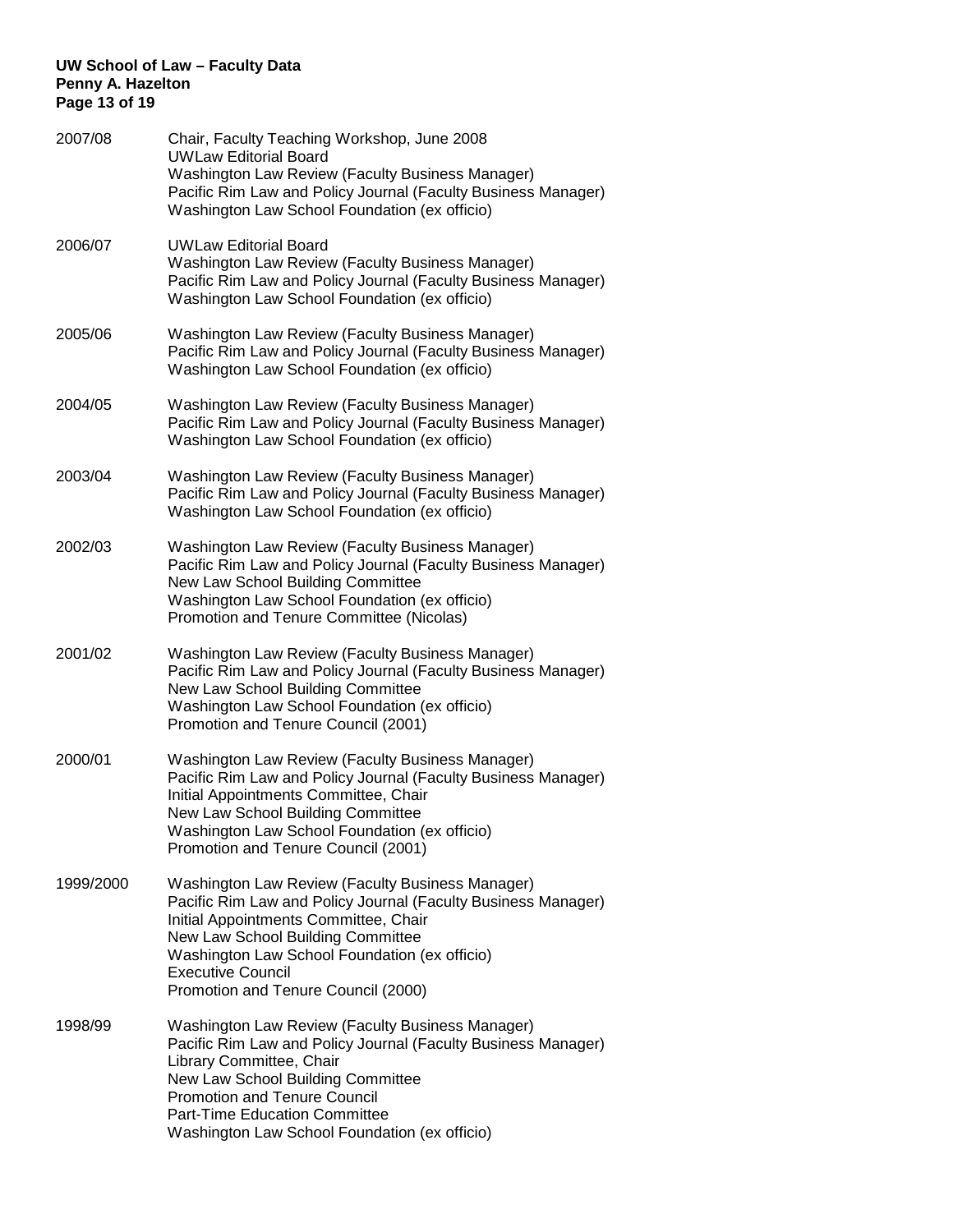## **UW School of Law – Faculty Data Penny A. Hazelton Page 14 of 19**

| 1997/98 | Washington Law Review (Faculty Business Manager)<br>Pacific Rim Law and Policy Journal (Faculty Business Manager)<br>Library Committee, Chair<br>New Law School Building Committee<br><b>Promotion and Tenure Council</b><br><b>Computing Services Committee</b><br>Washington Law School Foundation (ex officio) |
|---------|-------------------------------------------------------------------------------------------------------------------------------------------------------------------------------------------------------------------------------------------------------------------------------------------------------------------|
| 1996/97 | Washington Law Review (Faculty Business Manager)<br>Library Committee, Chair<br>New Law School Building Committee<br><b>Promotion and Tenure Council</b><br>Washington Law School Foundation (ex officio)                                                                                                         |
| 1995/96 | Washington Law Review (Faculty Business Manager)<br><b>Library Committee</b><br>New Law School Building Committee<br><b>Accreditation Self-Study Report Committee</b><br>Curriculum Committee, Chair<br>Washington Law School Foundation (ex officio)                                                             |
| 1994/95 | Washington Law Review (Faculty Business Manager)<br><b>Library Committee</b><br>New Law School Building Committee<br><b>Accreditation Self-Study Report Committee</b><br>Washington Law School Foundation (ex officio)                                                                                            |
| 1993/94 | Washington Law Review (Faculty Business Manager)<br><b>Library Committee</b><br>Ad Hoc Committee on Condon Hall Addition and Renovation<br>Special Committee on Faculty Library Alterations<br>Washington Law School Foundation (ex officio)                                                                      |
| 1992/93 | Washington Law Review (Faculty Business Manager)<br><b>Library Committee</b><br><b>Graduate Studies Committee</b><br>Washington Law School Foundation (ex officio)                                                                                                                                                |
| 1991/92 | Washington Law Review (Faculty Business Manager)<br><b>Executive Council, Chair</b><br><b>Library Committee</b><br>Washington Law School Foundation (ex officio)                                                                                                                                                  |
| 1990/91 | Washington Law Review (Faculty Business Manager)<br><b>Library Committee</b><br>Law School Task Force on Security<br>Washington Law School Foundation (ex officio)                                                                                                                                                |
| 1989/90 | Washington Law Review (Faculty Business Manager)<br><b>Library Committee</b><br><b>Promotion and Tenure Committee</b><br><b>Appointments Committee</b><br>Washington Law School Foundation (ex officio)                                                                                                           |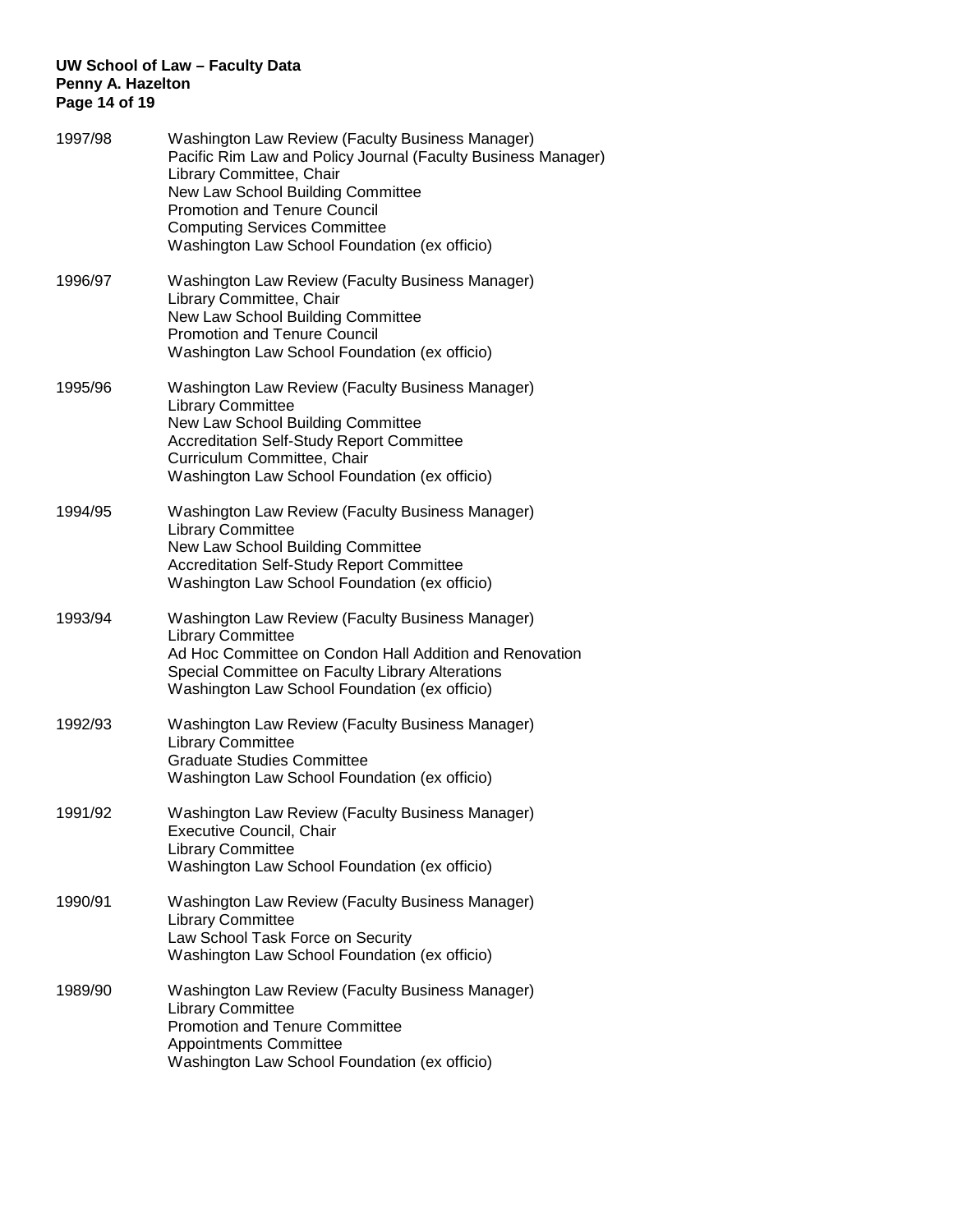## **UW School of Law – Faculty Data Penny A. Hazelton Page 15 of 19**

| 1988/89 | <b>Washington Law Review (Faculty Business Manager)</b><br><b>Library Committee</b><br><b>Promotion and Tenure Committee</b><br>Research and Technology Committee<br>Washington Law School Foundation (ex officio)                                                       |
|---------|--------------------------------------------------------------------------------------------------------------------------------------------------------------------------------------------------------------------------------------------------------------------------|
| 1987/88 | Washington Law Review (Faculty Business Manager)<br>Library Committee, Chair<br>Research and Technology Committee<br><b>Appointments Committee</b><br><b>Promotion and Tenure Committee</b><br>Washington Law School Foundation (ex officio)                             |
| 1986/87 | Washington Law Review (Faculty Business Manager)<br><b>Library Committee</b><br>Research and Technology Committee<br><b>Executive Committee</b><br><b>Scholastic Standards Committee</b><br><b>Curriculum Committee</b><br>Washington Law School Foundation (ex officio) |
| 1985/86 | Washington Law Review (Faculty Business Manager)<br><b>Library Committee</b><br>Ad Hoc Law School Committee on Student Computer Lab                                                                                                                                      |

Washington Law School Foundation (ex officio)

## *Community Activities and Memberships: Honors:*

| 2012      | AALL, The Joseph L. Andrews Bibliographical Award, for The IALL Handbook of Legal Information      |
|-----------|----------------------------------------------------------------------------------------------------|
|           | <i>Management</i> (Chapter 3)                                                                      |
| 2006-     | Fellow, American Bar Foundation                                                                    |
| 2000-2002 | Washington Law School Foundation Scholar                                                           |
| 2000      | Frederick Charles Hicks Award for Outstanding Contributions to Academic Law Librarianship (AALL)   |
| 1999      | LLOPS (Law Librarians of Puget Sound) President's Award                                            |
| 1997      | AALL, The Joseph L. Andrews Bibliographical Award, for Washington Legal Researcher's Deskbook, 2d. |
| 1992      | UW Graduate School of Library and Information Science, Distinguished Alumnus                       |
| 1975      | Lewis & Clark School of Law, Cornelius Honor Society, Charter Member                               |
|           | Who's Who of American Women                                                                        |

## **Books or Treatises**

Specialized Legal Research (Penny A. Hazelton ed., Aspen Supp. 2011).

Specialized Legal Research (Penny A. Hazelton ed., Aspen Supp. 2002-2012).

Penny A. Hazelton et al., Washington Legal Researcher's Deskbook 3d (Marian Gould Gallagher Law Library 2002). 300 pages.

Penny Hazelton, Two articles selected for *Best of Perspectives: Teaching Legal Research and Writing (2001): Why Don't* [We Teach Secondary Materials First?](http://west.thomson.com/pdf/perspec/brt11299.pdf) and "Develop the Habit: Note-Taking in Legal Research," with Jarrett, McMurrer and Whisner.

Penny Hazelton, "Key Cite in Legal Research," Law Firm Training Materials for West Group, April 1999.

Penny A. Hazelton, Using KeyCite in Legal Research: Instructor's Materials and Student Exercises (West Group 1998), *available at* [http://lib.law.washington.edu/dir/PAH/Books/keycite.pdf.](http://lib.law.washington.edu/dir/PAH/Books/keycite.pdf) 18 pages.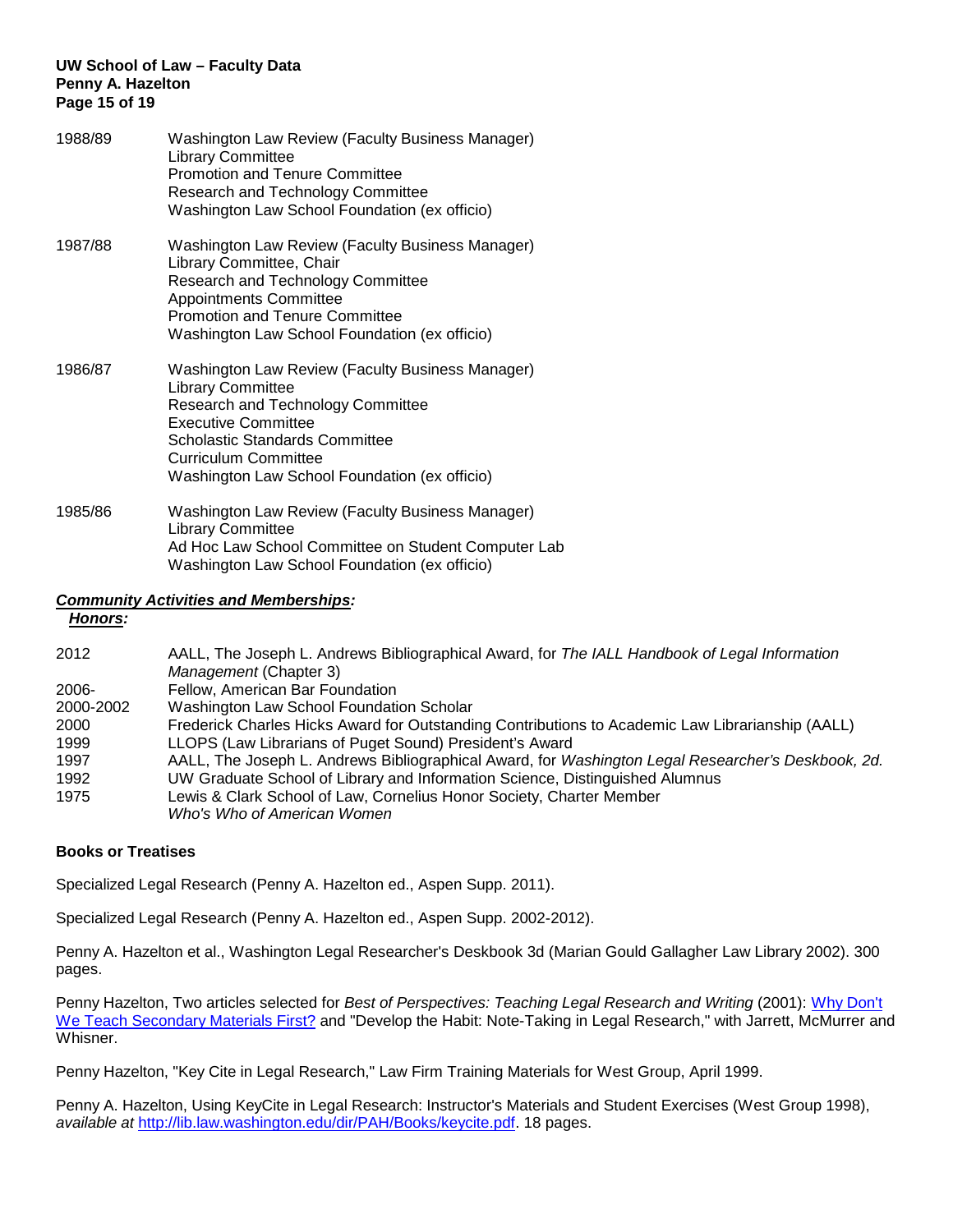#### **UW School of Law – Faculty Data Penny A. Hazelton Page 16 of 19**

Penny A. Hazelton et al., Washington Legal Researcher's Deskbook, 2d (Marian Gould Gallagher Law Library 1996). 303 pages.

Martin Cerjan, Penny Hazelton, Peggy Roebuck Jarrett, Molly McCluer & Mary Whisner, Washington Legal Researcher's Deskbook (Washington Law School Foundation 1994). 306 pages.

Penny A. Hazelton, Computer-Assisted Legal Research: The Basics (West 1993), *available at* [http://lib.law.washington.edu/dir/PAH/Books/calr.pdf.](http://lib.law.washington.edu/dir/PAH/Books/calr.pdf) 73 pages.

Rules of the Supreme Court of the United States: 1790--1980 (Penny A. Hazelton comp., Hein 1987 & 1990). 14 pages & 45 microfiche.

## **Book Chapters**

Penny A. Hazelton, *Law Students and the New Law Library: An Old Paradigm*, in Legal Education in the Digital Age 158- 182 (Edward Rubin, ed., 2012 Cambridge University Press 2012).

Penny A. Hazelton, *The Education and Training of Law Librarians, in* The IALL Handbook of Legal Information Management 43-64 (Richard A. Danner and Jules Winterton, eds., Ashgate 2011).

Penny A. Hazelton, *Law Literature and Its Users*, *in* Encyclopedia of Library and Information Sciences 3235-51 (3d ed., Taylor & Francis 2010).

Penny A. Hazelton, *Law Library Director of the Twenty-First Century*, *in* How to Manage a Law School Library: Leading Librarians on Updating Resources, Managing Budgets, and Meeting Expectations 117-35 (Aspatore Books 2008).

Barbara A. Bintliff, Laura N. Gasaway, Penny A. Hazelton, Frank G. Houdek, Janis L. Johnston, Martha Dragich Pearson, Charles Ten Brink & Michelle Wu, *So You Want to Be an Academic Law Library Director?, in* Beyond the Books: People, Politics, and Librarianship 197-236 (Leslie A. Lee & Michelle M. Wu eds., Hein 2007).

Penny A. Hazelton, *Configuration of the Law Library of the Future*, *in* The Future of Law Libraries: Selected Articles from a Symposium on the Impact of Technology on Law Libraries and Law Classrooms of the Future, March 10-11, 2005, Amelia Island, Florida 44-57 (West 2006), *available at* [http://lib.law.washington.edu/dir/PAH/Books/config.pdf.](http://lib.law.washington.edu/dir/PAH/Books/config.pdf)

Penny A. Hazelton, *Banking Law*, *in* Specialized Legal Research 10-1 to -81 (Penny A. Hazelton ed., Aspen Supp. 2005).

Penny A. Hazelton, *The Process of Legal Research*, *in* Penny A. Hazelton et al., Washington Legal Researcher's Deskbook 3d, at 21-45 (Marian Gould Gallagher Law Library 2002), available at [http://lib.law.washington.edu/dir/PAH/Books/wlrd3.pdf.](http://lib.law.washington.edu/dir/PAH/Books/wlrd3.pdf)

Penny A. Hazelton, *Indian Law Research in Washington*, *in* Penny A. Hazelton et al., Washington Legal Researcher's Deskbook 3d, at 211-34 (Marian Gould Gallagher Law Library 2002), *available at* [http://lib.law.washington.edu/dir/PAH/Books/wlrd3.pdf.](http://lib.law.washington.edu/dir/PAH/Books/wlrd3.pdf)

Penny A. Hazelton, *The Leader as Teacher*, *in* Leadership Roles for Librarians 169-78 (Herbert E. Cihak & Joan S. Howland eds., William S. Hein 2002), *available at* [http://lib.law.washington.edu/dir/PAH/Books/Leader.pdf.](http://lib.law.washington.edu/dir/PAH/Books/Leader.pdf)

Penny A. Hazelton, *Planning and Justifying Space for Collections*, *in* Space Planning and Technology for Academic Law Libraries (Duke University School of Law 1999).

Penny A. Hazelton & Peggy Roebuck Jarrett, *How to Use a Law Library*, *in* Penny A. Hazelton et al., Washington Legal Researcher's Deskbook, 2d, at 1-24 (Marian Gould Gallagher Law Library (1996), *available at* [http://lib.law.washington.edu/dir/PAH/Books/wlrd2.pdf.](http://lib.law.washington.edu/dir/PAH/Books/wlrd2.pdf)

Penny A. Hazelton, *The Process of Legal Research*, *in* Penny A. Hazelton et al., Washington Legal Researcher's Deskbook, 2d, at 25-67 (Marian Gould Gallagher Law Library (1996), *available at* [http://lib.law.washington.edu/dir/PAH/Books/wlrd2.pdf.](http://lib.law.washington.edu/dir/PAH/Books/wlrd2.pdf)

Penny A. Hazelton, *Computer-Assisted Legal Research*, *in* Marjorie Dick Rombauer, Legal Problem Solving: Analysis, Research & Writing 275-332 (5th ed., West 1991).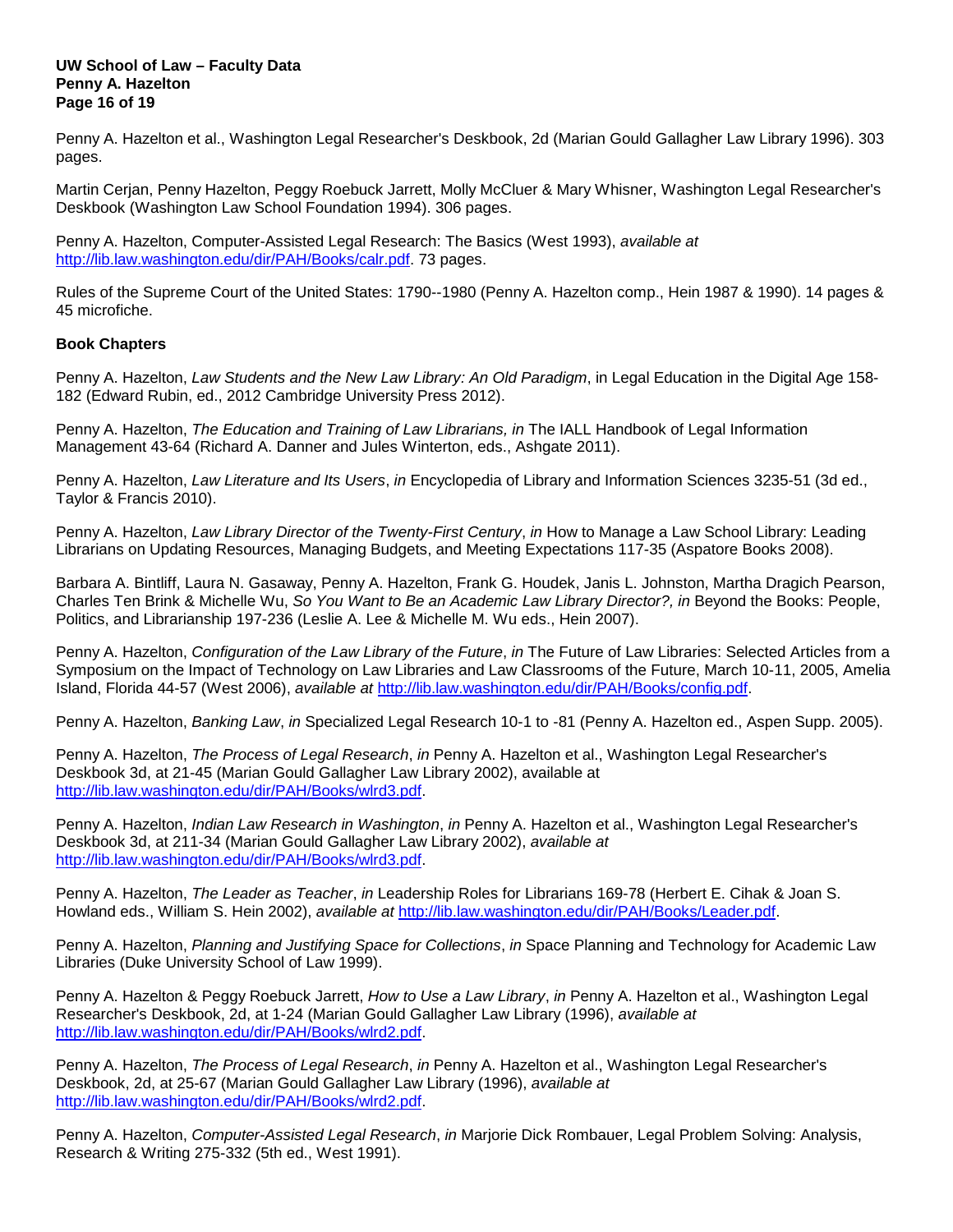## **UW School of Law – Faculty Data Penny A. Hazelton Page 17 of 19**

Penny A. Hazelton, *Integrating Manual and Computer Legal Research*, *in* The Spirit of Law Librarianship: A Reader 225-46 (Roy Mersky & Richard Leiter eds., Rothman & Co. 1991), *available at* [http://lib.law.washington.edu/dir/PAH/Books/essay.pdf.](http://lib.law.washington.edu/dir/PAH/Books/essay.pdf)

## **Peer Reviewed Journals & Law Reviews**

Taylor Fitchett, James Hambleton, Penny Hazelton, Anne Klinefelter & Judith Wright, *Law Library Budgets in Hard Times*, 103 Law Libr. J. 91-111 (2011), *available at* [http://www.aallnet.org/products/pub\\_llj\\_v103n01/2011-05.pdf.](http://www.aallnet.org/products/pub_llj_v103n01/2011-05.pdf)

Barbara A. Bintliff, Laura N. Gasaway, Penny A. Hazelton, Frank G. Houdek, Janis L. Johnston, Martha Dragich Pearson, Charles Ten Brink & Michelle Wu, *Rebuilding the Profession: Recommendations for Librarians Interested in Becoming Academic Law Library Directors,* 99 Law Libr. J. 101-32 (2007), *available at* [http://www.aallnet.org/products/pub\\_llj\\_v99n01/2007-06.pdf.](http://www.aallnet.org/products/pub_llj_v99n01/2007-06.pdf)

Penny A. Hazelton, *Memorial: Viola Bird (1905-2007)*, 99 Law Libr. J. 933-34 (2007), *available at* [http://www.aallnet.org/products/pub\\_llj\\_v99n04/2007-57.pdf.](http://www.aallnet.org/products/pub_llj_v99n04/2007-57.pdf)

Penny A. Hazelton, *Remembrances of J. Myron Jacobstein*, 97 Law Libr. J. 645 (2005), *available at* [http://www.aallnet.org/products/pub\\_llj\\_v97n04/2005-39.pdf#page=5.](http://www.aallnet.org/products/pub_llj_v97n04/2005-39.pdf#page=5)

Penny A. Hazelton, *I Am Not Bored--and Here's Why*, 93 Law Libr. J. 565-67 (2001), *available at* [http://www.aallnet.org/products/pub\\_llj\\_v93n04/2001-27.pdf#page=31.](http://www.aallnet.org/products/pub_llj_v93n04/2001-27.pdf#page=31)

Penny A. Hazelton, *Why Don't We Teach Secondary Materials First?*, 8 Persp.: Teaching Legal Res. & Writing 8-10 (1999), *available at* [http://west.thomson.com/pdf/perspec/brt11299.pdf,](http://west.thomson.com/pdf/perspec/brt11299.pdf) *reprinted in* Best of Perspectives: Teaching Legal Research and Writing, Volumes 1-9 (1992-2001), at 58-60 (West Group 2001).

Penny A. Hazelton, *Sometimes You Need a Good Shove*, 91 Law Libr. J. 216-18 (1999), *available at* [http://lib.law.washington.edu/dir/PAH/LLJ/goodshove99.pdf.](http://lib.law.washington.edu/dir/PAH/LLJ/goodshove99.pdf)

Penny Hazelton, *What Law Librarians Collect*, 91 Law Libr. J. 601 (1999), *available at* [http://lib.law.washington.edu/dir/PAH/LLJ/collect99.pdf.](http://lib.law.washington.edu/dir/PAH/LLJ/collect99.pdf)

Penny A. Hazelton, *How Much of Your Print Collection Is Really on WESTLAW or LEXIS-NEXIS?*, Legal Reference Services Q., no. 1, 1999 at 3-22, *available at* [http://lib.law.washington.edu/dir/PAH/LRSQ/print99.pdf.](http://lib.law.washington.edu/dir/PAH/LRSQ/print99.pdf)

Penny A. Hazelton et al., *Develop the Habit: Note-Taking in Legal Research*, 4 Persp.: Teaching Legal Res. & Writing 48- 52 (1996), *available at* [http://west.thomson.com/pdf/perspec/1996-winter/1996-winter-3.pdf,](http://west.thomson.com/pdf/perspec/1996-winter/1996-winter-3.pdf) *reprinted in* Best of Perspectives: Teaching Legal Research and Writing, Volumes 1-9 (1992-2001), at 66-70 (West Group 2001).

Penny A. Hazelton, *Advanced Legal Reseach Courses: An Update*, 1 Persp.: Teaching Legal Res. & Writing 52-53 (1993), *available at* [http://west.thomson.com/pdf/perspec/1993-winter/1993-winter-7.pdf.](http://west.thomson.com/pdf/perspec/1993-winter/1993-winter-7.pdf)

Penny Hazelton, *Marian Gould Gallagher: Who Was She Anyway?*, 65 Wash. L. Rev. 739-41 (1990), *available at* [http://lib.law.washington.edu/dir/PAH/LawRev/mgg.pdf.](http://lib.law.washington.edu/dir/PAH/LawRev/mgg.pdf)

Penny A. Hazelton, Memorials, *Marian Gould Gallagher and Melissa Sue Landers*, 82 Law Libr. J. 399-401 (1990), *available at* [http://lib.law.washington.edu/dir/PAH/LLJ/mrsg90.pdf.](http://lib.law.washington.edu/dir/PAH/LLJ/mrsg90.pdf)

Penny A. Hazelton, *Library School and Legal Bibliographies*, Legal Reference Services Q., nos. 1-2, 1989 at 79-88, *available at* [http://lib.law.washington.edu/dir/PAH/LRSQ/libsch89.pdf.](http://lib.law.washington.edu/dir/PAH/LRSQ/libsch89.pdf)

Penny A. Hazelton, *Circuit Justice Assignments: 1802-1984*, Legal Reference Services Q., no. 4, 1984-85 at 85-94, *available at* [http://lib.law.washington.edu/dir/PAH/LRSQ/circuit84.pdf.](http://lib.law.washington.edu/dir/PAH/LRSQ/circuit84.pdf)

Penny Hazelton, *The Literature Labyrinth of Nuclear Power: A Bibliography*, 6 Envtl. L. 921-43 (1976), *available at* [http://lib.law.washington.edu/dir/PAH/LawRev/nuclear.pdf.](http://lib.law.washington.edu/dir/PAH/LawRev/nuclear.pdf)

James E. Bernstein, Penny Hazelton & Dennis J. Hubel, *Clearcutting: Can You See the Forest for the Trees?*, 5 Envtl. L. 85-126 (1974), *available at* [http://lib.law.washington.edu/dir/PAH/LawRev/clearcutting.pdf.](http://lib.law.washington.edu/dir/PAH/LawRev/clearcutting.pdf)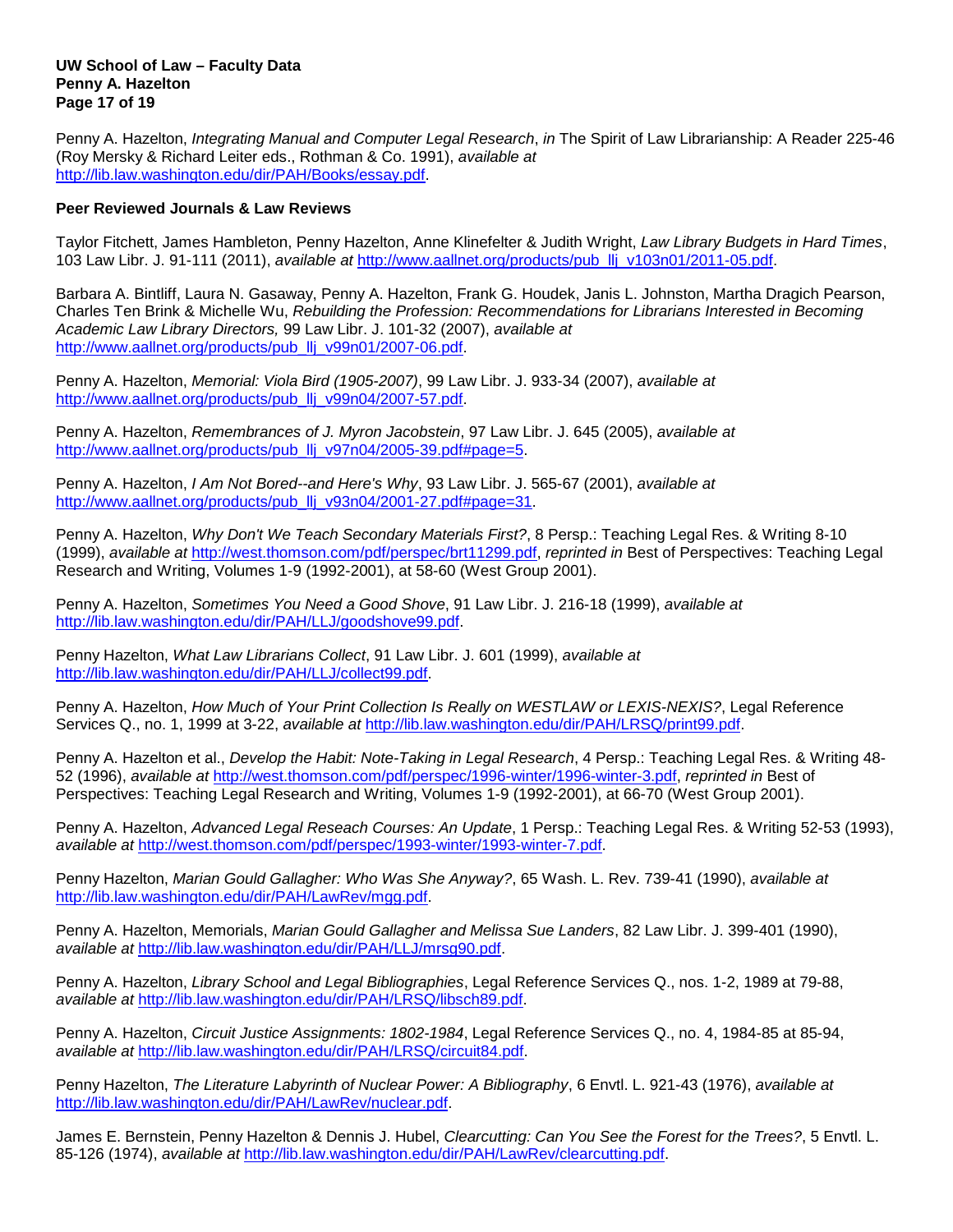## **UW School of Law – Faculty Data Penny A. Hazelton Page 18 of 19**

## **Professional Publications**

Penny A. Hazelton, *Practial Tips for Academic Employers: How to Make a Great Impression and Hire the Best Librarian for the Job*, Nov 2011, at 12-14, *available at* [http://www.aallnet.org/main-menu/Publications/spectrum/Vol-16/No-2/practical](http://www.aallnet.org/main-menu/Publications/spectrum/Vol-16/No-2/practical-tips.pdf)[tips.pdf](http://www.aallnet.org/main-menu/Publications/spectrum/Vol-16/No-2/practical-tips.pdf)*.*

Penny A. Hazelton, *The Magic of a Closed Day*, Law Libr. New Millennium (West Libr. Relations), Nov-Dec. 2005, at 1, 3, *available at* [http://lib.law.washington.edu/dir/PAH/Misc/magic05.pdf.](http://lib.law.washington.edu/dir/PAH/Misc/magic05.pdf)

Penny A. Hazelton, *Rebuilding the Profession: A Workshop for Librarians Interested in an Academic Directorship A Reprise*, LLOPSCited (Law Libr. Puget Sound), Fall 2005, at 13-14, *available at* [http://www.aallnet.org/chapter/llops/committees/newsletter/fall05.pdf#page=13.](http://www.aallnet.org/chapter/llops/committees/newsletter/fall05.pdf#page=13)

Penny A. Hazelton & Jonathan Franklin, *Moving a Law Library*, AALL Spectrum, May 2004, at 22-23, *available at* [http://www.aallnet.org/products/pub\\_sp0405/pub\\_sp0405\\_Moving.pdf.](http://www.aallnet.org/products/pub_sp0405/pub_sp0405_Moving.pdf)

Penny Hazelton, *Condon to Gates: Some Lessons*, LLOPSCited (Law Libr. Puget Sound), Winter 2004, at 4-5, *available at* [http://www.aallnet.org/chapter/llops/committees/newsletter/winter04.pdf#page=4.](http://www.aallnet.org/chapter/llops/committees/newsletter/winter04.pdf#page=4)

Penny A. Hazelton, *Hot Topics: Grief in the Workplace*, Law Libr. Lights (Law Libr. Soc'y Wash. D.C.), Winter 2001, at 1, 3-6, *available at* [http://llsdc.org/attachments/wysiwyg/232/winter01.pdf.](http://llsdc.org/attachments/wysiwyg/232/winter01.pdf)

Penny A. Hazelton, *Help Wanted: Ensuring the Survival of Law Librarianship*, AALL Spectrum (Am. Ass'n L. Libr.), Oct. 1999, at 17-20, *available at* [http://www.aallnet.org/products/pub\\_sp9910/pub\\_sp9910\\_MB.pdf.](http://www.aallnet.org/products/pub_sp9910/pub_sp9910_MB.pdf)

Penny A. Hazelton, *Library Highlights: Electronic Law Library*, Syllabus (Am. B. Ass'n Section Legal Ed. & Admissions B.), Summer 1999, at 12, *available at* [http://lib.law.washington.edu/dir/PAH/Misc/electronic99.pdf.](http://lib.law.washington.edu/dir/PAH/Misc/electronic99.pdf)

Penny Hazelton, *Spotlight on Legal Research: Academia Now: Nonpreferred Customers*, AmLaw Tech, Summer 1998, at 83, *available at* [http://lib.law.washington.edu/dir/PAH/Misc/academia98.pdf.](http://lib.law.washington.edu/dir/PAH/Misc/academia98.pdf)

Penny A. Hazelton, *Law Librarians as "Resourceful Strategists,"* Info. Innovators (West Pub.), July 1996, at 5, *available at* [http://lib.law.washington.edu/dir/PAH/Misc/resourceful.pdf.](http://lib.law.washington.edu/dir/PAH/Misc/resourceful.pdf)

Penny Hazelton, *Marion* [sic] *Gould Gallagher Library*, ALL-SIS Newsl. (Acad. L. Libr. Spec. Interest Section), Summer 1994, at 1-3, *available at* [http://www.aallnet.org/sis/allsis/newsletter/Archives/14-4.pdf.](http://www.aallnet.org/sis/allsis/newsletter/Archives/14-4.pdf)

Penny A. Hazelton, *Law Libraries as Special Libraries: An Educational Model*, 42 Libr. Trends 319-41 (1993), *available at* [http://lib.law.washington.edu/dir/PAH/Misc/special.pdf.](http://lib.law.washington.edu/dir/PAH/Misc/special.pdf)

*Law Librarianship--A Forum*, Law Libr. Lights (Law Libr. Soc'y Wash. D.C.), May-June 1992, at 1, 3-12, available at [http://lib.law.washington.edu/dir/PAH/LLLights/forum.pdf.](http://lib.law.washington.edu/dir/PAH/LLLights/forum.pdf)

Penny Hazelton, *Symposium Stimulates Thinking on Library Education and Specialization*, 23 AALL Newsl. (Am. Ass'n L. Libr.) 662-63 (1992).

Penny Hazelton, "From the President," monthly columns in AALL Newsletter, October 1990-July 1991.

Penny A. Hazelton, *Education for Law Librarians*, 48 Bookmark 278-81 (1990), *available at* [http://lib.law.washington.edu/dir/PAH/Misc/education90.pdf.](http://lib.law.washington.edu/dir/PAH/Misc/education90.pdf)

Penny A. Hazelton, *Law Librarians and Teaching in Library Schools*, Trends L. Libr. Mgmt. & Tech., Oct. 1998, at 4-6, *available at* [http://lib.law.washington.edu/dir/PAH/Misc/teaching.pdf.](http://lib.law.washington.edu/dir/PAH/Misc/teaching.pdf)

Penny A. Hazelton, *The How and Why of the American Association of Law Libraries*, Law Libr. Lights (Law Libr. Soc'y Wash. D.C.), Nov. 1984, at 5-6.